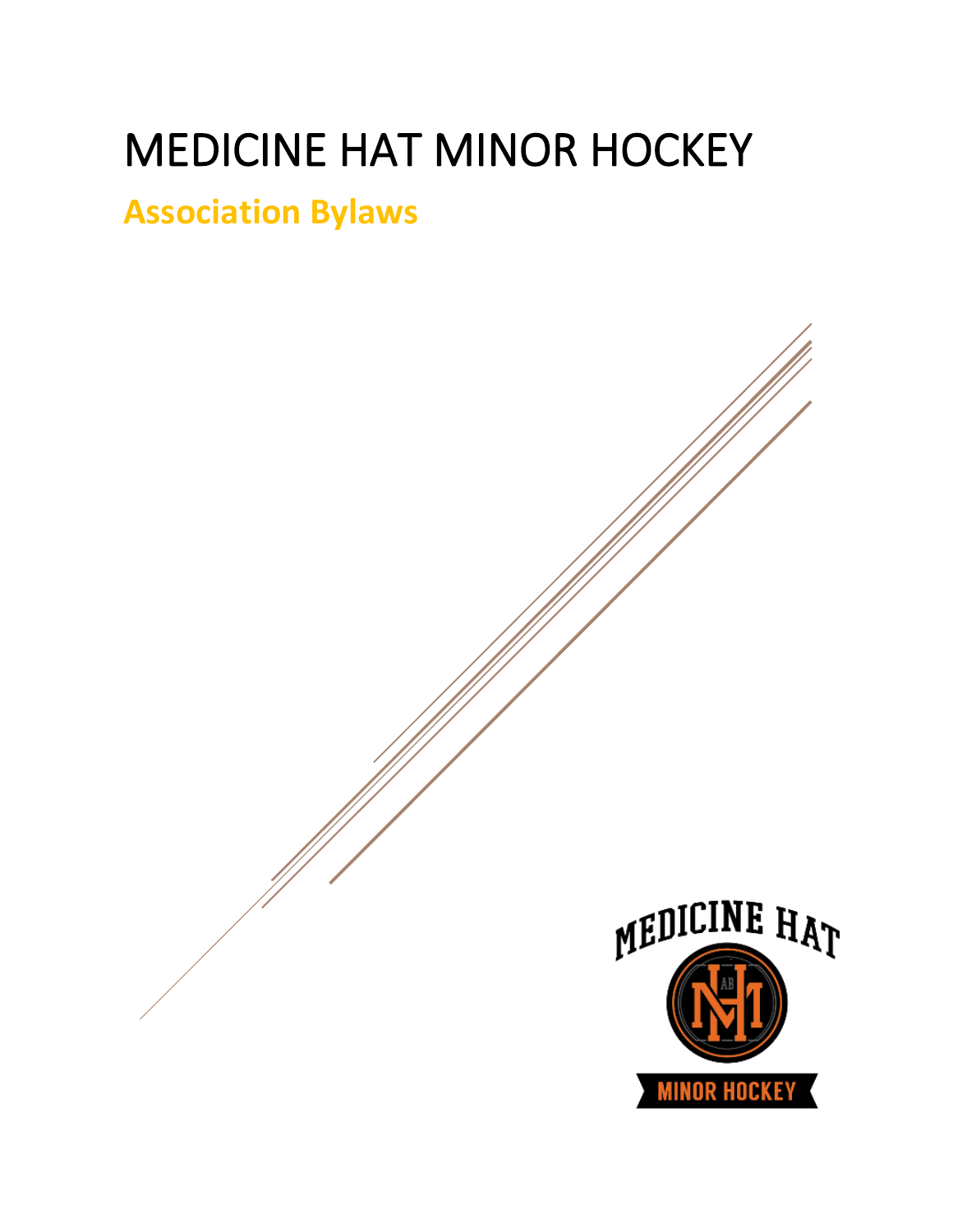## **Table of Contents**

| 2.1.1 |  |
|-------|--|
|       |  |
|       |  |
|       |  |
|       |  |
|       |  |
|       |  |
|       |  |
|       |  |
|       |  |
| 2.6   |  |
|       |  |
|       |  |
|       |  |
|       |  |
|       |  |
|       |  |
|       |  |
|       |  |
|       |  |
|       |  |
|       |  |
|       |  |
|       |  |
|       |  |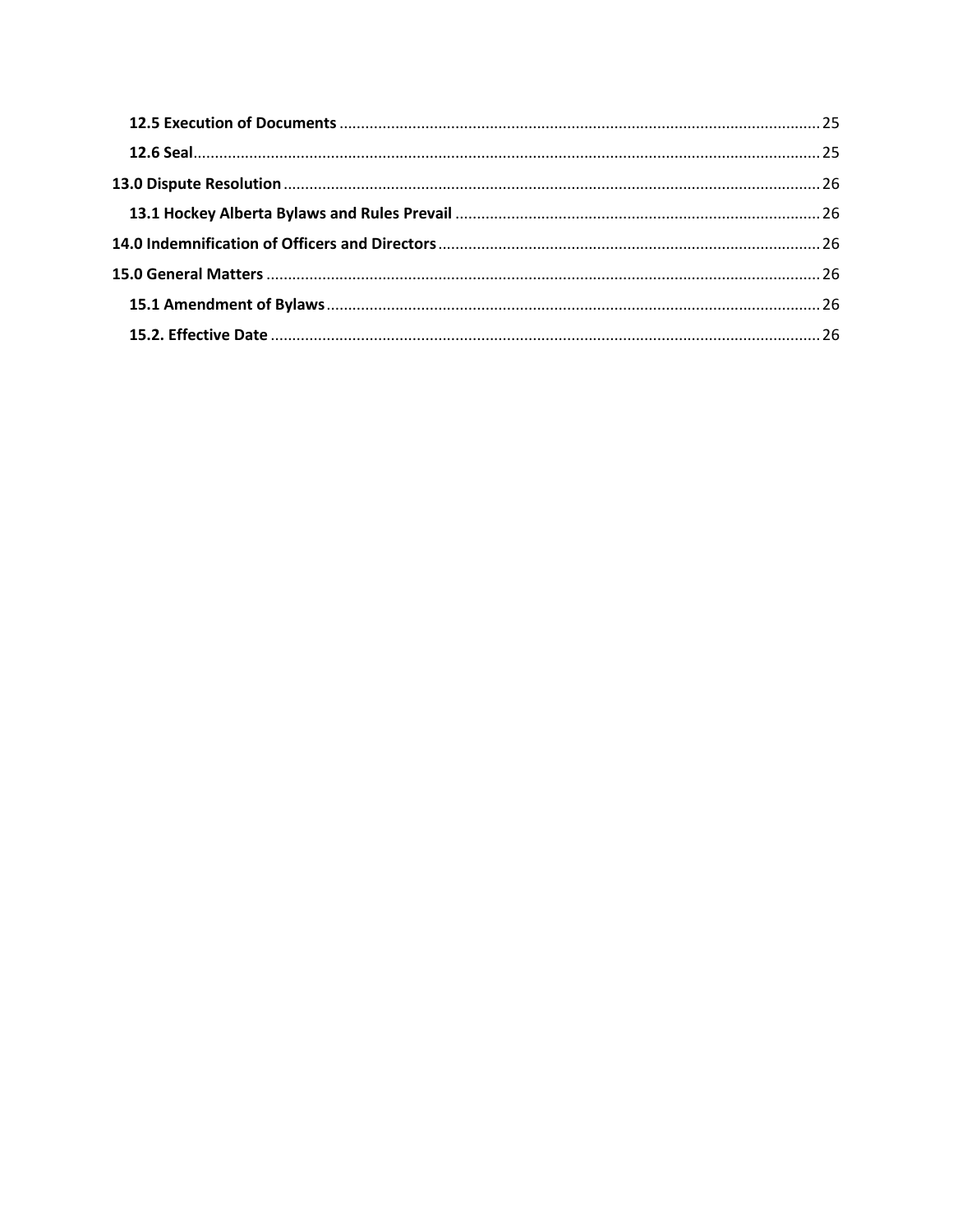## <span id="page-4-0"></span>1.0 General

#### <span id="page-4-1"></span>1.1 Name

This document is the general bylaws for the Medicine Hat Minor Hockey Association (the "**Association**"). These Bylaws regulate the transaction of business and affairs of the Association.

#### <span id="page-4-2"></span>1.2 Affiliation

The Association shall be a member of Hockey Alberta (**HA**).

#### <span id="page-4-3"></span>1.3 Definitions

In these Bylaws:

- a. "**Act**" shall mean the *Societies Act*, RSA 2000 C S-14, as amended or any substitution therefore from time to time.
- b. "**Annual General Meeting**" shall mean the annual general meeting of the Members.
- c. "**Association**" shall have the meaning specified in Section 1.1 of these Bylaws.
- d. "**Board**" shall mean those individuals elected, appointed to the positions of Officers and Directors, in accordance with Section 5.0, 6.0, 7.0 of these Bylaws.
- e. "**Bylaws**" shall mean these bylaws of the Association, as amended from time to time.
- f. "**HA**" shall have the meaning specified in Section 1.2 of these Bylaws.
- g. "**Chair**" shall have the meaning specified in Section 4.4(a) of these Bylaws.
- h. "**Chair of the Board Meeting**" shall have the meaning specified in Section 5.8 of these Bylaws.
- i. "**Committee**" means a group comprised of individuals charged with specific activities and objectives as instituted by the Executive Committee.
- j. "**Director(s)**" shall mean the person(s) elected to the Board from time to time in accordance with these Bylaws.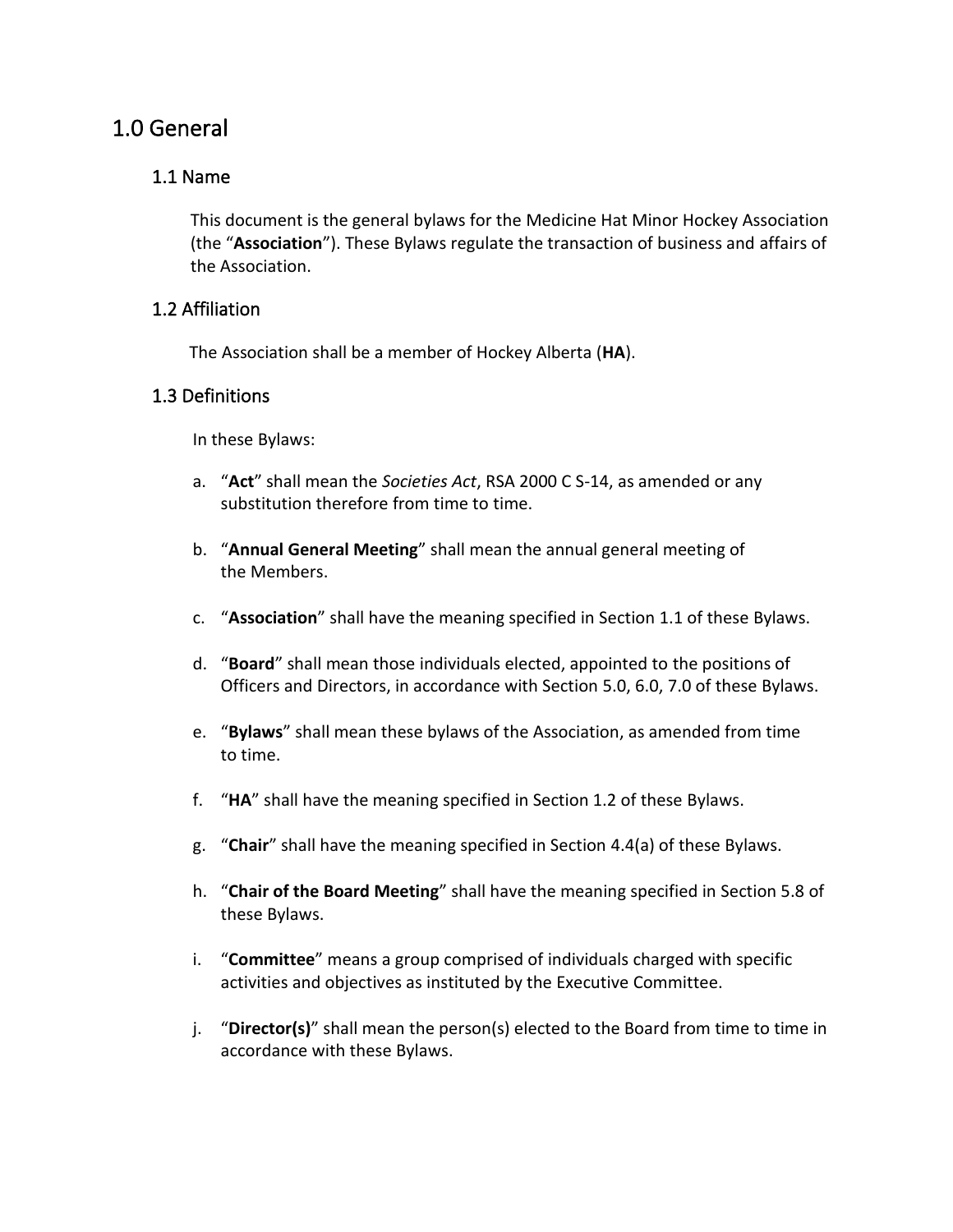- k. **"Directors of the Board"** shall have the meaning specified in Section 7.1 of these Bylaws.
- l. "**Executive Committee**" shall be comprised of the President, the Vice-President, the Treasurer, the Secretary and the Governor of Coach/Player Development.
- m. "**Hockey Operations Manager" (HOM**) shall mean the individual hired to manage the Associations Hockey Operations.
- n. "**Family**" shall mean collectively one or more Participants registered in the Association, each of whom have the same parent(s) or legal guardian(s);
- o. "**Game and Conduct Plan**" shall mean the plan implemented by the Game and Conduct Directors (as defined in Section 7.2 (b) of these Bylaws) and as amended from time to time.
- p. "**Meeting**" shall mean an Annual or Interim General Meeting or Special Meeting of the Association.
- q. "**Member**" shall mean an individual approved for membership in the Association in accordance with these Bylaws and "**Members**" means two (2) or more Members.
- r. "**Medicine Hat Boundary**" shall mean the municipal boundary applicable to Medicine Hat and the surrounding area, as approved by Hockey Alberta from time to time.
- s. "**Medicine Hat Draw Zone"** shall mean the recruitment areas for AAA and AA hockey.
- t. "**Officer**" shall mean any officer of the Association elected from time to time in accordance with these Bylaws.
- u. "**MHMHA**" shall mean the Medicine Hat Minor Hockey Association.
- v. "**Ordinary Resolution**" shall mean a resolution passed by more than fifty (50%) percent of Voting Members in person.
- w. "**Participant**" shall mean any individuals who are registered as a player or team officials in the Association, whether or not such individual is a Member.
- x. "**Person**" shall mean an individual, corporation, partnership, association, society, trust, unincorporated organization and any other business organization or institution.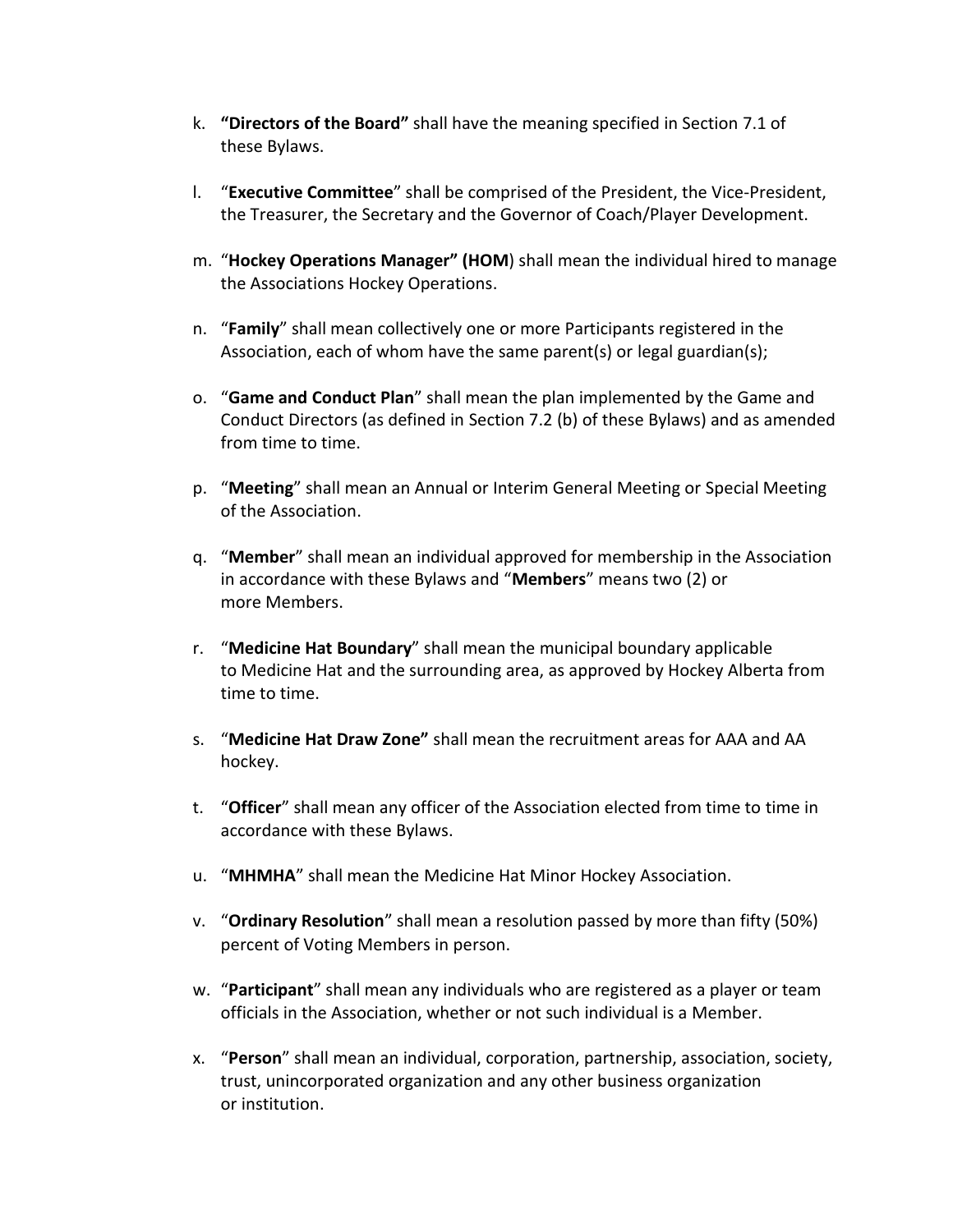- y. "**Rules and Regulations**" shall mean the rules and regulations of the Association prescribed by the Board relating to the management and operation of the Association adopted and revised from time to time.
- z. "Season" shall mean the HA hockey playing season that runs from August 1<sup>st</sup> up to and including April 30<sup>th</sup> of each year.
- aa. "**Special Meeting**" shall mean a meeting for which notice is given at least twentyone (21) days in advance, held for the purpose of managing extraordinary business, as described in Section 4.2 hereof.
	- z. "**Special Resolution**" shall mean:
		- i. a resolution passed at a Meeting for which at least twenty-one (21) days' notice specifying the intention to propose the resolution has been duly given, and by the vote of not less than seventy-five (75%) percent of those Members who vote in person. If notice less than twenty-one (21) days' is given, a Special Resolution shall be passed if **all** Members who vote at the meeting so agree.
		- ii. a resolution consented to in writing by all of the Members entitled to vote at a Meeting in person.
	- aa. **"Voting Member**" shall mean those Members referred to in Section 2.3.

#### <span id="page-6-0"></span>1.4 Interpretation

In these Bylaws:

- a. Words importing the singular number include the plural number and vice ver sa, words importing the masculine gender shall include the feminine and words importing persons shall include corporations and companies.
- b. Headings are for convenience only. They do not affect the interpretation of these Bylaws.
- c. These Bylaws must be interpreted broadly and generously.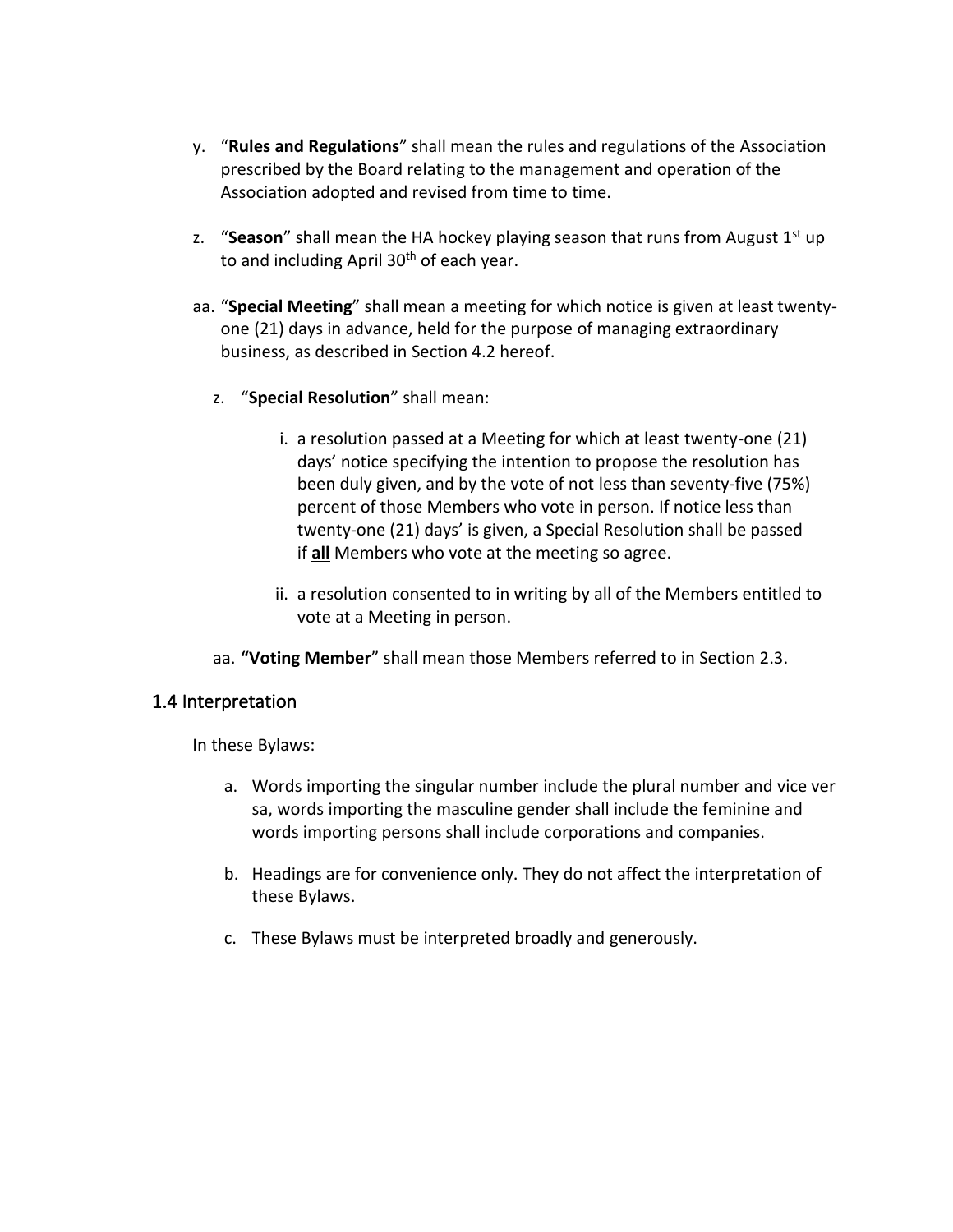## <span id="page-7-0"></span>2.0 Membership

<span id="page-7-1"></span>2.1 Category of Members: There are 4 categories of Members in MHMHA:

#### <span id="page-7-2"></span>2.1.1 Parent Members

To Become a Parent member, a person must:

- a. be a parent or legal guardian of an Athlete Member
- b. apply for membership through the registration process
- c. pay the annual registration fee for Athlete Members.

#### <span id="page-7-3"></span>2.1.2 Athlete Members

To become an Athlete member, a person must:

- a. have paid, or had paid on their behalf, the annual registration fee for an Athlete participating in MHMHA, which fee will include the membership fee for Athlete Members
- b. be not younger than the age of 4 years, nor older than 18 years old by December 31 of the registration year.
- c. completed and submitted the registration form prior to the upcoming ice hockey season.

#### <span id="page-7-4"></span>2.1.3 Volunteer Members

To become a Volunteer member, a person must:

- a. support the goals and objectives of MHMHA
- b. not be eligible to be a Parent Member or an Athlete Member
- c. be 18 years of age or older
- d. make written application for membership to the Board
- e. there will be no fee charged to Volunteer Members.

#### <span id="page-7-5"></span>2.1.4 Honorary Members

- a. a person may become an Honorary Member if the Voting Members at an AGM pass a resolution to that effect in recognition of the person's significant contributions to MHMHA.
- b. there will be no fee charged to Honorary Members.

#### <span id="page-7-6"></span>2.2 Membership Obligation

All Members are obligated during MHMHA activities to conduct themselves according to the Policies and Procedures and By-laws of the Society.

#### <span id="page-7-7"></span>2.3 Membership Year

Membership year is from June  $1<sup>st</sup>$  to May  $31<sup>st</sup>$  of the following year.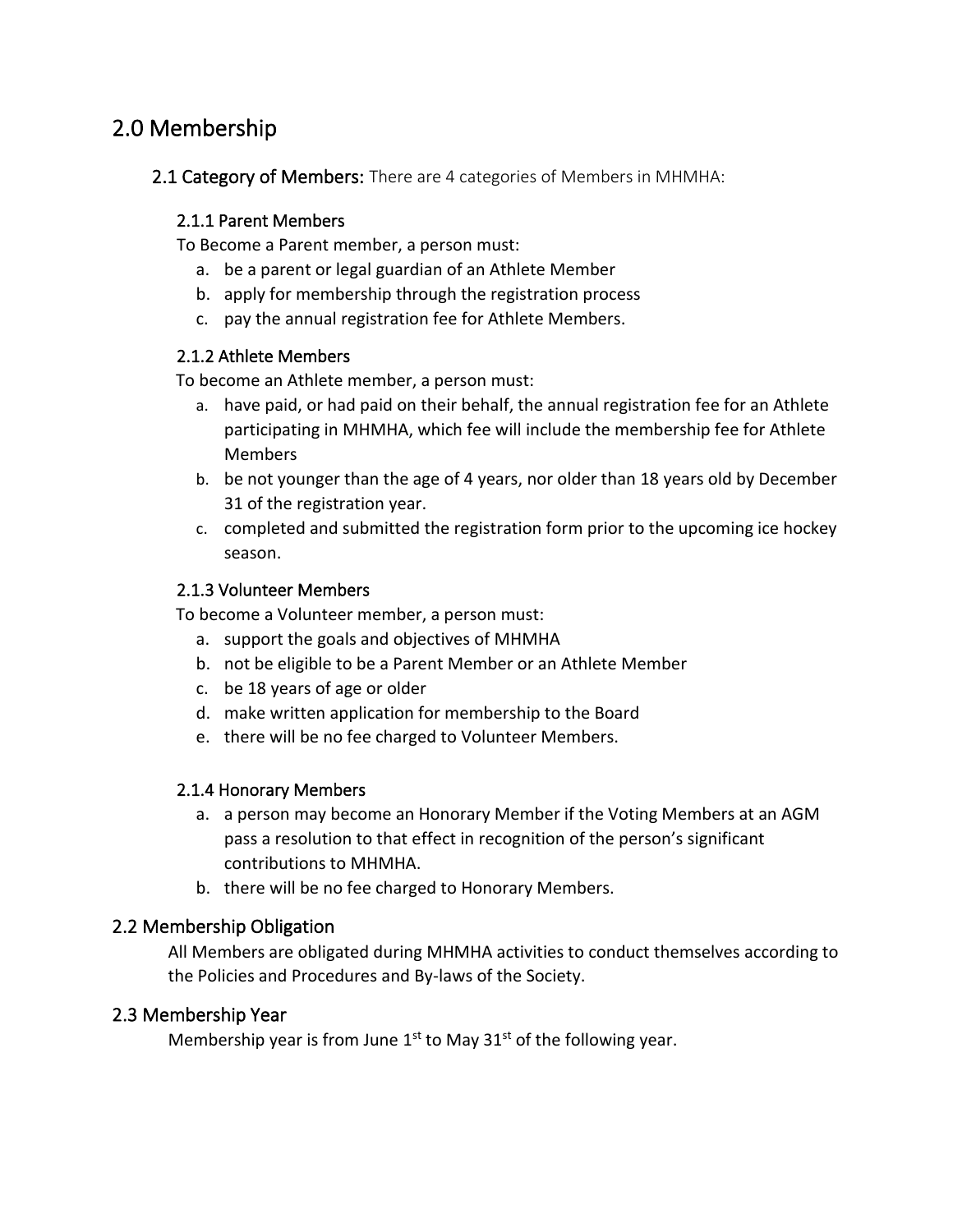#### <span id="page-8-1"></span><span id="page-8-0"></span>2.4 Membership Termination

#### 2.4.1 Voluntary Cessation of Membership:

- a. Any Member may withdraw from membership in the Association by delivering a written notice to the Secretary of the Association, effective upon receipt.
- b. Any refund requests for voluntary withdrawal of membership shall on be case-by-case basis at the discretion of the Executive Committee of the Association.

#### <span id="page-8-2"></span>2.4.2 Suspension and Expulsion of Membership:

- a. Any Member that:
	- i. is in arrears of amounts owing to the Association pursuant to these Bylaws.
	- ii. fails to comply with these Bylaws or the Rules and Regulations of the Association; or
	- iii. is guilty of misconduct deemed detrimental to the welfare of the Association by the Executive Committee.

may be suspended or expelled from the Association by a two-thirds (2/3rd) vote of the Executive Committee.

- iv. Any member of the Association who commences any type of legal or court action against the Association will be immediately suspended from all Member privileges, including ice time privileges, until the legal or court action is resolved. The suspension shall also apply to that Member's parents and legal guardians and siblings who are also players within the Association.
- v. A suspended or expelled Member shall thereafter be entitled to no membership privileges or powers, including voting rights and on-ice privileges, until reinstated by a two-thirds (2/3rd) vote of the Executive Committee.
- vi. Notwithstanding anything herein to the contrary, a suspension of mem bership shall be effective immediately following the approval of the Executive Committee.
- vii. Suspended individuals shall have an opportunity to appear before the Appeals Committee prior to expulsion.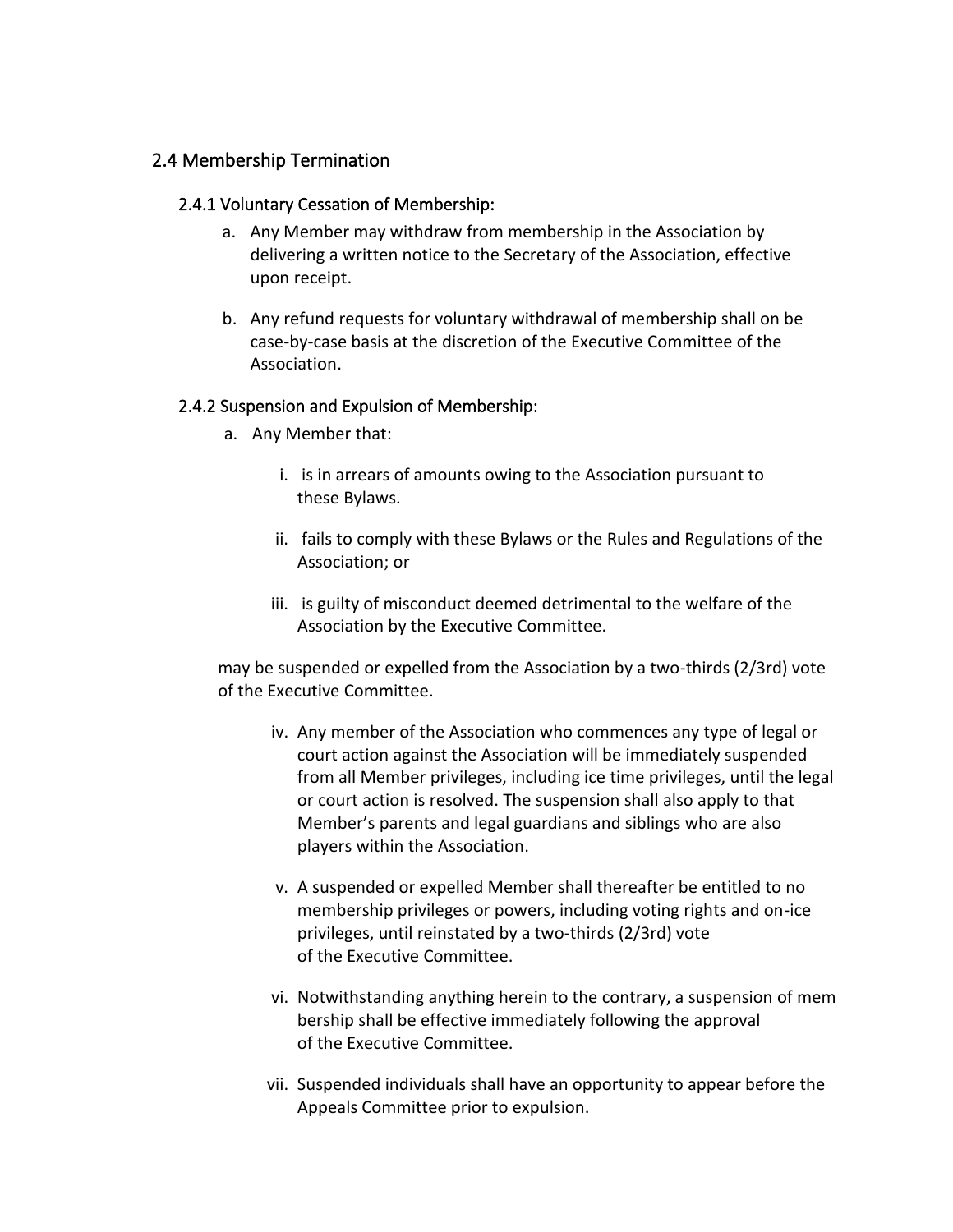viii. The decision of the Executive Committee regarding membership suspension and expulsion, subject to any rights of appeal, is final.

#### <span id="page-9-0"></span>2.5 Membership Fees

- a. Membership Fees for the Association shall be set at first Board of Directors meeting following the Annual General Meeting.
- b. The Board will set fees and dues for each age division on an annual basis and may amend same from time to time as the Board deems necessary in its sole and unfettered discretion.
- c. An Early Bird Rate be approved by the Board of Directors when rates are paid during the time period of June 1st-June 30<sup>th.</sup>
- d. Fees are payable on or before August 31st, prior to the commencement of the Season.
- e. Non-payment of Fees in respect of a Participant may result in the suspension or expulsion of the Member(s) related to such Participant pursuant to Section 2.4.2 of these Bylaws.

#### <span id="page-9-1"></span>2.6 Rights of Members

- a. All members and parents or legal guardians of Athlete Members, who are in good standing, may attend any General or Special Meeting of MHMHA and may upon being recognized by the Chair of the meeting, speak to any issue properly placed on the agenda.
- b. The only categories of members who have voting rights are Athlete Members, Volunteer Members and Honorary Members (collectively "Voting Members"). Parent Members do not have voting rights apart from those that they may exercise on behalf of an Athlete Member. There will be only one vote for each Athlete Member. If an Athlete Member is less than 18 years of age or if an Athlete Member is 18 years of age or greater and a parent or legal guardian of an Athlete Member paid the registration fee for the Athlete Member, then the parent or legal guardian of the Athlete Member is the one who may exercise the right to vote on behalf of the Athlete Member. In the case of a dispute as to who paid the registration fee, the Parent Member is deemed to be the person who paid the registration fee for the Athlete Member as recorded in the records of MHMHA. This shall be determined by the Secretary/Registrar, whose decisions in this regard are final, binding, and not open to question or review by any tribunal or Court. If an Athlete Member paid his or her own registration fee and is 18 by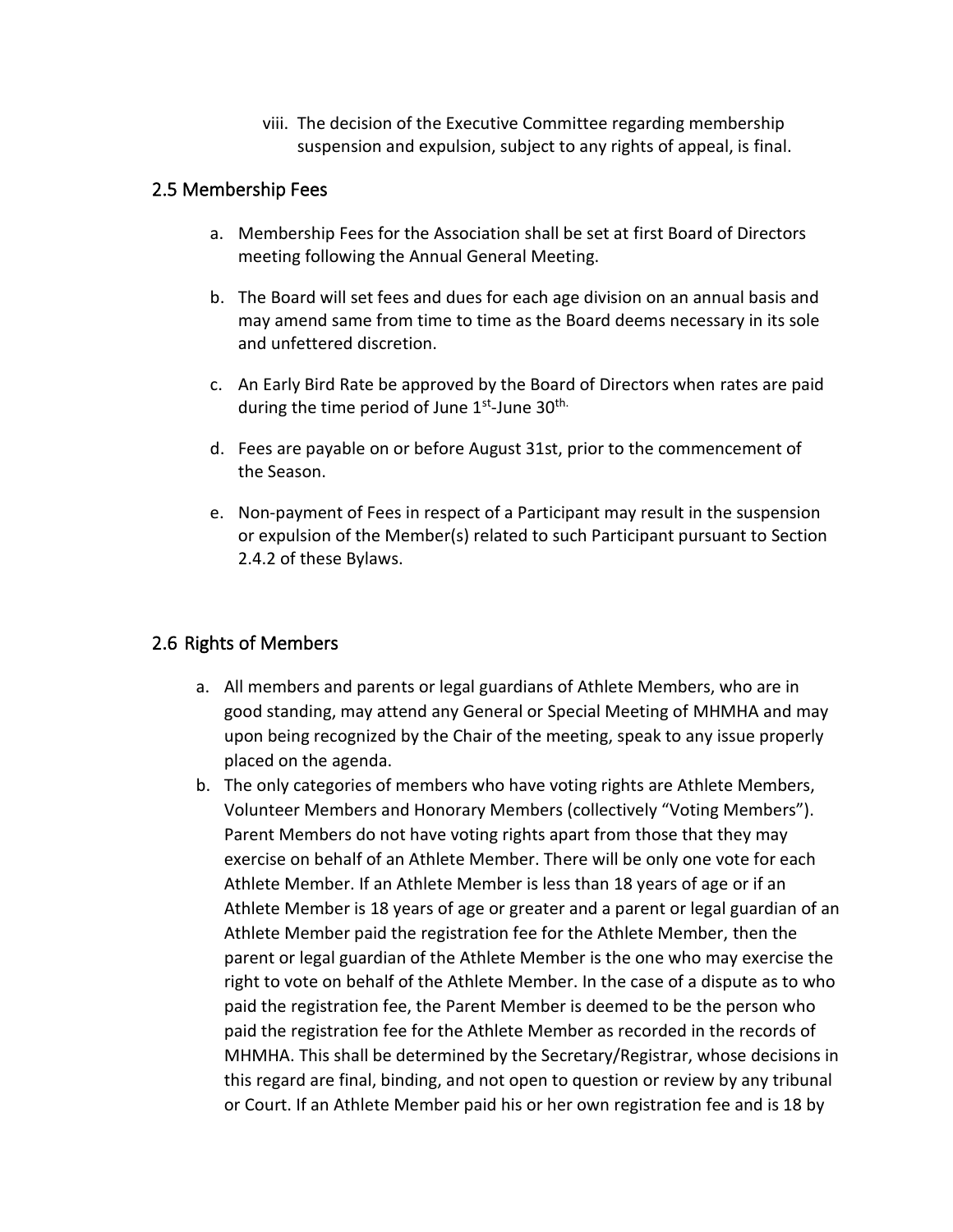the date of the AGM or Special Meeting, then they may exercise the Voting Right and his or her parents or legal guardians will have no voting rights.

#### <span id="page-10-0"></span>2.7 Register of Members

The Association shall keep and maintain a register of all current Members in accordance with the Act and otherwise in accordance with reasonable recordkeeping practices.

## <span id="page-10-1"></span>3.0 Rules and Regulations

Any rules and regulations set by the Executive Committee, the Board or by Special Resolution of the Members of the Association may be amended from time to time, so long as such amendments do not conflict with HC's "Official Playing Rules", HA's "Bylaws and Regulations", and the specific regulations for any leagues in which the Association's teams are participating.

### <span id="page-10-2"></span>4.0 Meetings

#### <span id="page-10-3"></span>4.1 Annual General Meeting

- a. The Annual General Meeting shall be called by the President and be held in a time manner which is in accordance with Alberta Societies Act.
- b. Business conducted at the Annual General Meeting shall include, but is not limited to, the following:
	- i. Meeting is to be called to order.
	- ii. Adoption of meeting agenda
	- iii. Adoption of preceding year AGM minutes
	- iv. Roll call of Officers & Directors.
	- v. Report of President
	- vi. Report of Treasurer
	- vii. Considering the reports of Directors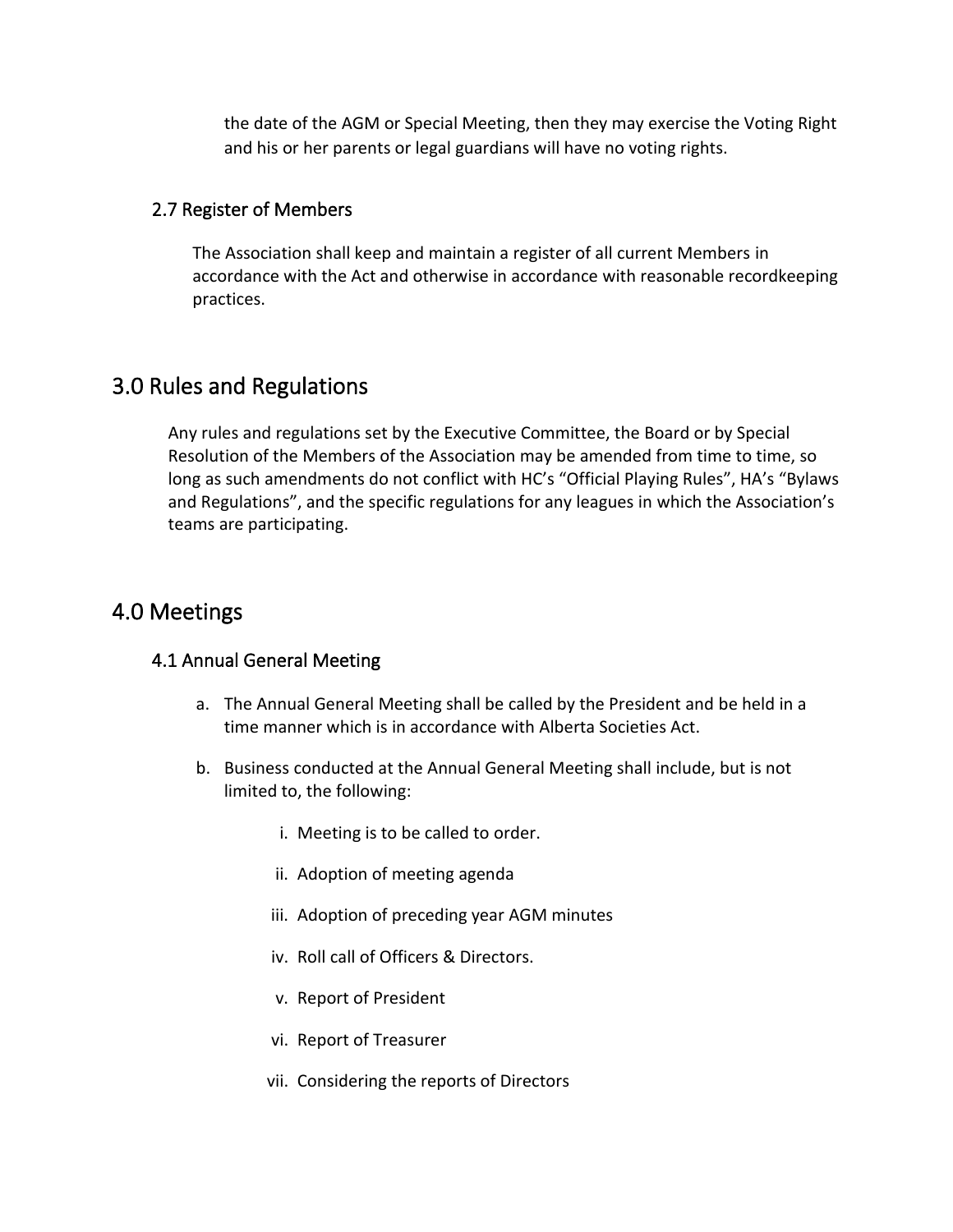- viii. Resolutions
- ix. Elections; (in accordance with Section 5.3)
- x. Orders and general business
- c. At the sole discretion of the Chair as defined in Section 4.4 below, voting at the Annual General Meetings shall be cast by a show of hands or by secret ballots.
- d. Any business other than business noted in Section 4.1(a) and 4.1(b) above shall be considered new business.

#### <span id="page-11-0"></span>4.2 Special Meetings

- a. A Special Meeting may be called at any time:
	- i. by the Secretary of the Association on the instructions of the President; or
	- ii. on the written petition of at least forty (40) Members of the Association. The petition shall be sent to the President or Secretary and shall state the reason why the Special Meeting has been requested; or
	- iii. by a resolution of the Board to that effect.
- b. Upon receipt of a petition for a Special Meeting as described in Section 4.2(a)(ii) above, the Special Meeting must be called within fourteen (14) days and held within forty-four (44) days after receipt of same.
- c. Only the matters set out in the notice for the Special Meeting shall be considered at the Special Meeting.
- d. The President may determine the order of business at a Special Meeting.
- e. Unless otherwise agreed upon by eligible Voting Members in attendance, voting at a Special Meeting shall be by show of hands.

#### <span id="page-11-1"></span>4.3 Notice of Meeting

- a. Notice of the Annual General Meeting shall be published in the Medicine Hat weekly newspaper, the Association's website, & the Associations Social media outlets, at least twenty-one (21) days prior to the date of the meeting, as well the day prior to the meeting.
- b. For the purpose of sending communications to any Member, Director or Officer for any Meeting or otherwise, the address or email address of the Member,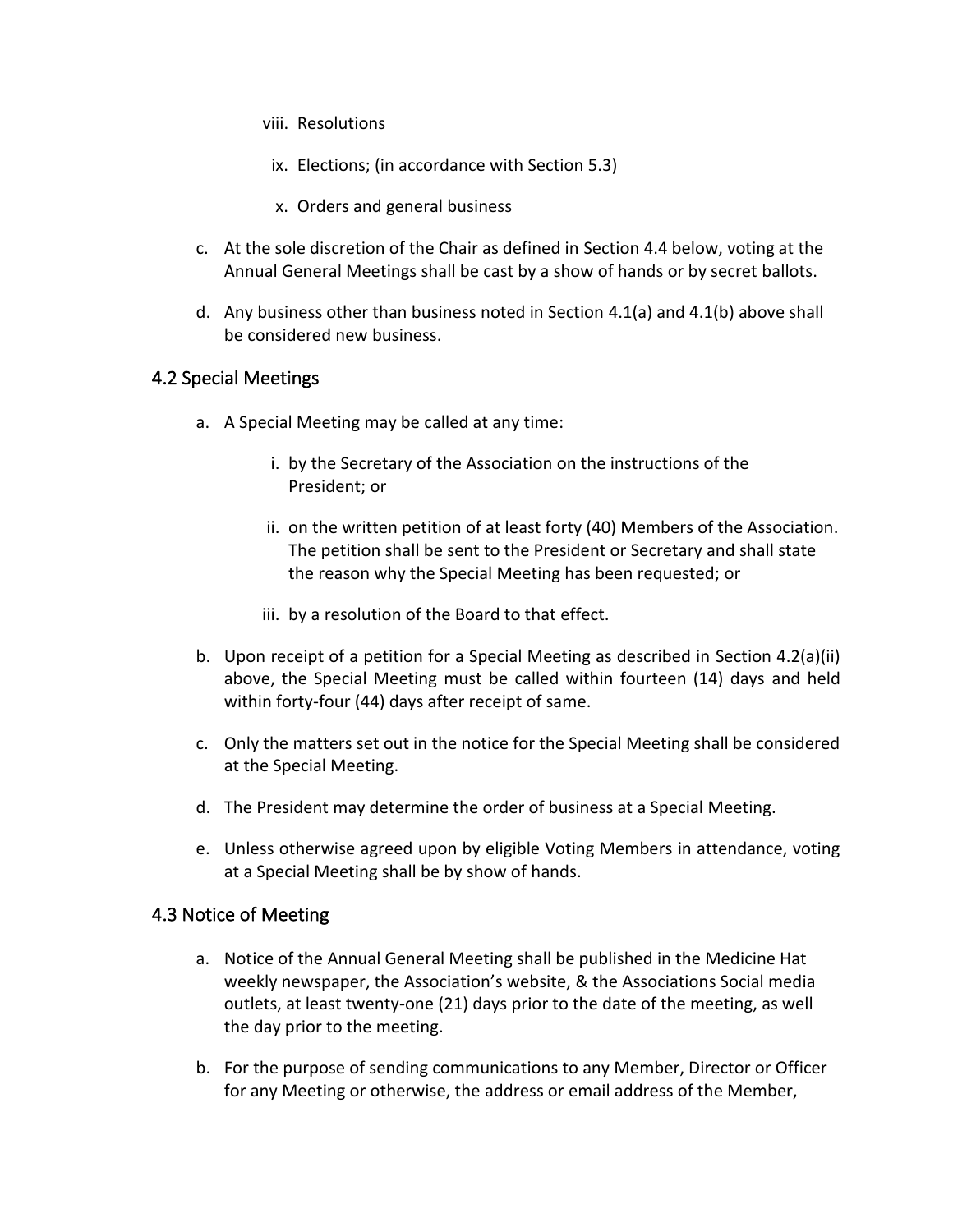Director or Officer shall be the last known address or email address recorded on the books of the Association in respect of such party.

c. For the purpose of conducting any meeting as described or prescribed herein the Board may, at the sole discretion of the Executive Committee, conduct said meeting in person or via electronic means.

#### <span id="page-12-0"></span>4.4 Chair

- a. The President, or in its absence, one of the Vice-Presidents, shall preside over all Meetings (the "**Chair**").
- b. If the President and Vice-Presidents are all absent, a replacement of the Chair must be elected by Ordinary Resolution of the Members entitled to vote at such Meeting within the first thirty (30) minutes of a Meeting.

#### <span id="page-12-1"></span>4.5 Financial Statements

A copy of the financial statements of the Association shall be provided to Members at the Annual General Meetings.

#### <span id="page-12-2"></span>4.6 Special Resolution

- a. If a Special Resolution is to be proposed at a Meeting, the notice of that Meeting must include:
	- i. the full text of the Special Resolution; or
	- ii. if the full text of the Special Resolution is too lengthy for convenient inclusion in the notice, a summary of the text in sufficient detail to permit a Member to form a reasoned judgement concerning the Special Resolution.
- b. If the notice for the Meeting contains a summary of the text of a Special Resolution, the notice must also state the place where the full text of that Special Resolution can be read or copied.

#### <span id="page-12-3"></span>4.7 Quorum

- a. Quorum for Annual General Meetings and Special Meetings shall be fifteen (15) persons, including the Chair as defined Section 4.4 herein.
- b. If, within one hour from the time designated for a Meeting a quorum is not present, the Meeting shall be adjourned to a date and time as determined by the majority of Members present.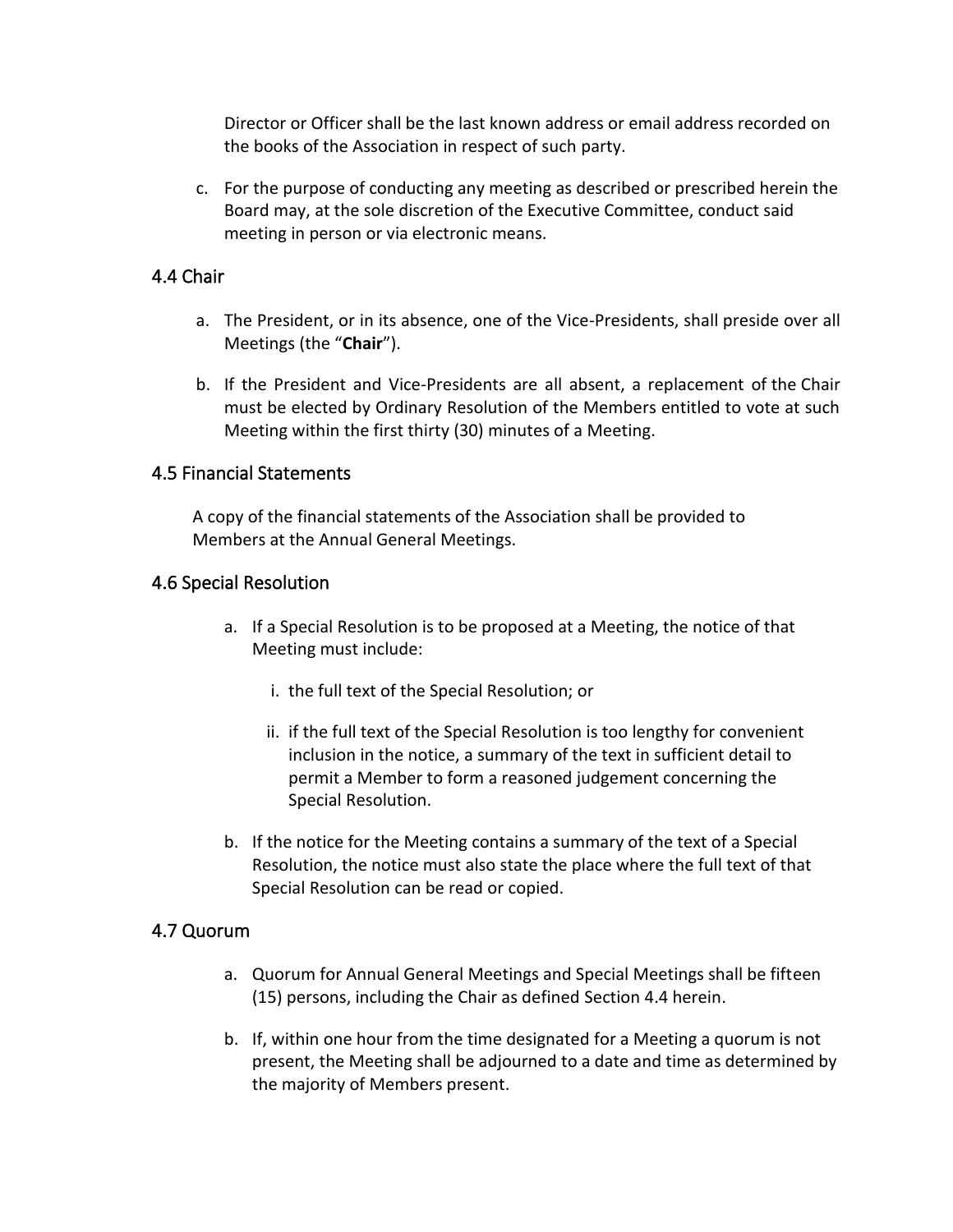- c. If, at the adjourned Meeting, a quorum is not present within thirty (30) minutes from the time appointed, the Members present in person are deemed to constitute a quorum.
- d. No business, other than the election of a Chair and the adjournment of the Meeting, may be transacted at any Meeting unless a quorum is present, and if at any time during the Meeting there ceases to be a quorum present, any business then in progress shall be suspended until there is a quorum present.

#### <span id="page-13-0"></span>4.8 Voting

a. For greater certainty, a majority of the votes cast by the Members present and carrying voting rights shall be required for approval of business except where the vote or consent of a greater number of Members is required by the Act or these Bylaws.

## <span id="page-13-1"></span>5.0 Board of Directors

#### <span id="page-13-2"></span>5.1 Composition of the Board

- a. The Board shall be comprised of:
	- i. All Officers as stated in Section 6.0
	- ii. All Directors as stated in Section 7.0

#### <span id="page-13-3"></span>5.2 Duties and Powers of the Board

- a. As the Board is comprised of Officers and Directors, the duties and powers of the Board are also those which relate to each party who comprises the Board.
- b. The Board shall have the power to remove from office any member of the Executive Committee (as defined in Section 6.1) for neglect of duty or for misconduct by two-thirds (2/3rd) vote.
- c. To act in best interest of the members of the association as a whole.

#### <span id="page-13-4"></span>5.3 Election of Officers & Directors

a. At each Annual General Meeting, the Members shall elect the Officers & Directors to replace those Officers/Directors whose terms of office have expired or will expire at the end of the Meeting, as well as to fill any newly created positions as described in Section 6.1(j).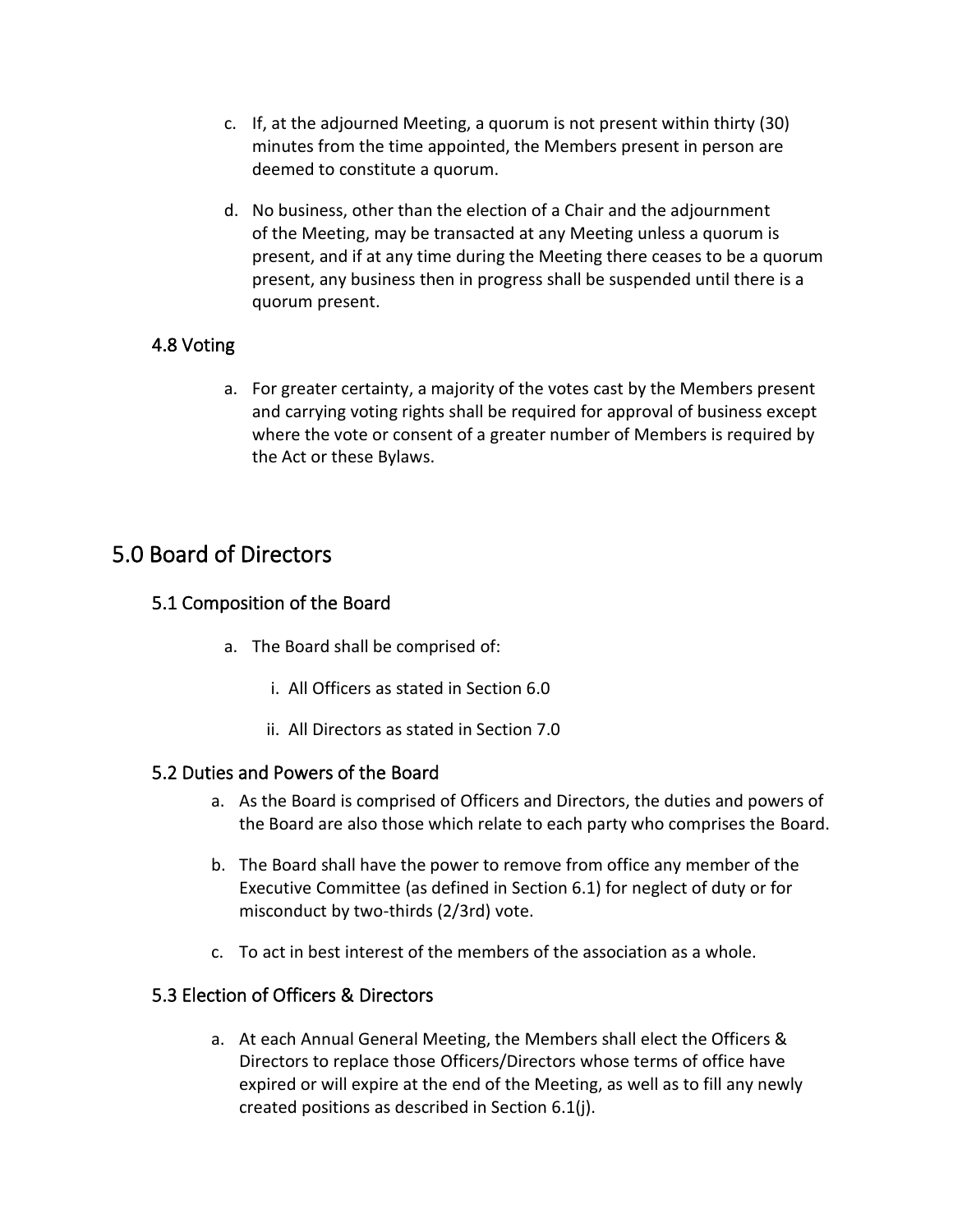- b. A Member may nominate a candidate for Officer/Director (the "Nominee") to fill a vacancy by providing the Office of the Association with details in respect of such Nominee in writing or email (the "Nomination") at least 10 days prior to the Annual General Meeting. Nominations from the floor will only be accepted where a nomination to fill a vacancy has not been received and there are no candidates to fill said vacancy.
- c. If the number of nominees in an election for Officers/Directors exceeds the number of Officers/Directors to be elected at the election, the election of Officers/Directors must be by secret ballot.
- d. If the number of candidates nominated for Officers/Director is equal to the number of Officers/Directors to be elected, those nominated are declared elected and no election is required.
- e. In an election of Officers/Directors, the Chair of the Board Meeting must declare elected the candidates who received the highest number of valid votes up to the number of Officers/Directors to be elected.
- f. If two (2) or more candidates receive an equal number of votes for Director position on the Board and it is not practical to hold a run-off election at the Meeting:
	- i. the Officers/Directors who have already been elected in the election; and
	- ii. the Officers/Directors whose terms of office will not expire at the end of the meeting at which the election is held.

must determine which of those candidates is to be elected by majority vote.

g. Nominees must be present at the AGM to be able to have their name stand in the election process.

#### <span id="page-14-0"></span>5.4 Term of Office

a. Directors (with the exception of those terms of office more particularly described in Section 6.7 below) shall serve a term of two (2) years.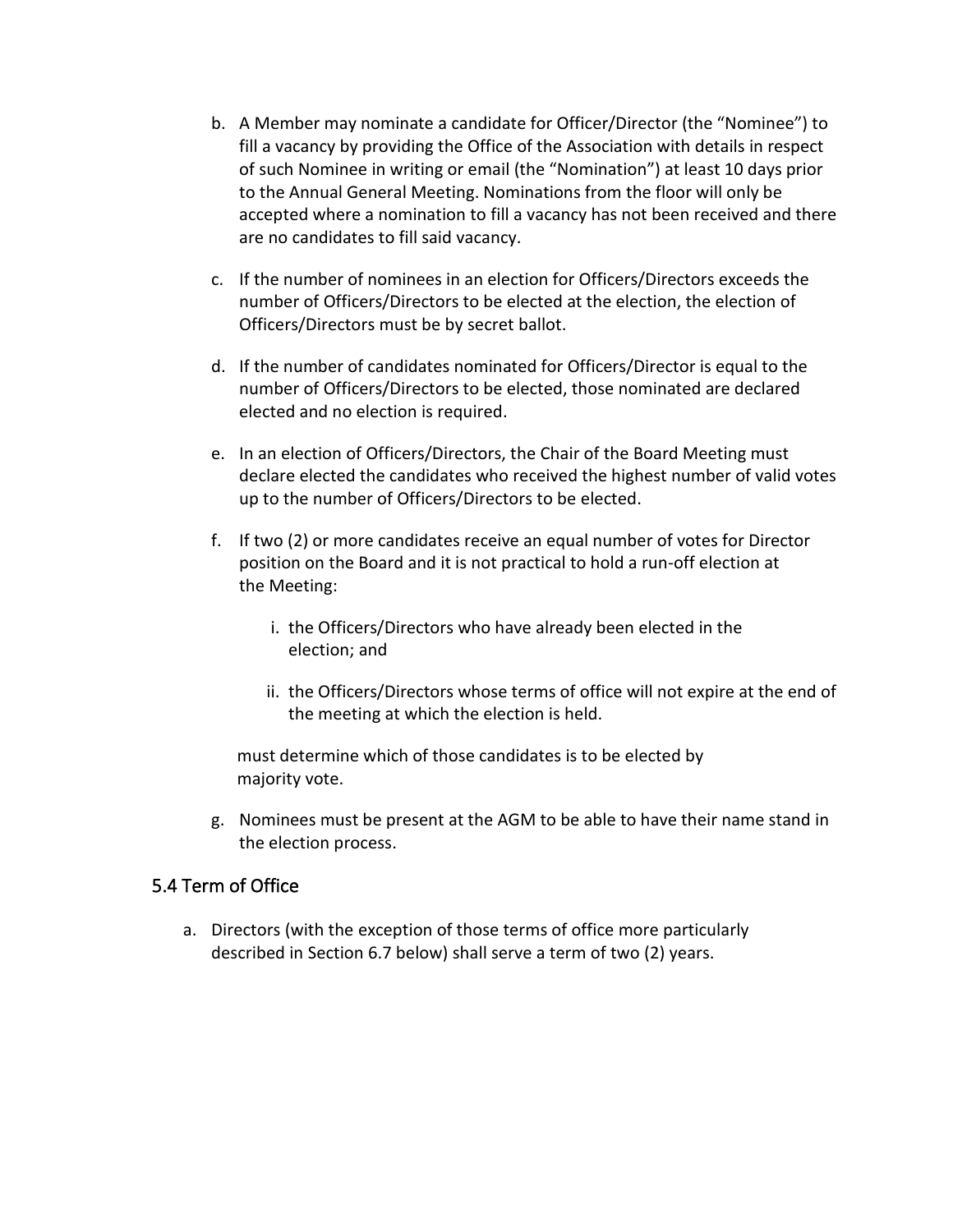#### <span id="page-15-0"></span>5.5 Board of Directors Meetings:

- a. Executive Committee and Directors of the Board shall meet together once per month for the dispatch of business and shall otherwise regulate their meetings as they consider appropriate.
- b. The President may change the frequency of meetings at its direction, acting reasonably.
- c. The minutes of Board meetings shall be available upon request to the Members of the Association and shall be distributed to the Board within a reasonable time following each Board meeting.
- d. A meeting of the Board may be held by conference call or other electronic means. Directors who participate on this call are considered to be present for the meeting.

#### <span id="page-15-1"></span>5.6 Voting

- a. Each Director entitled to vote shall have one (1) vote at a meeting of the Board.
- b. The individual acting as Chair of the Board Meeting shall only hold a tie breaking vote.

#### <span id="page-15-2"></span>5.7 Quorum

- a. A majority of Directors in office, from time to time, but no less than seven (7) Directors, including at least one of either the President, a Vice President, shall constitute a quorum for meetings of the Board. Any meeting of the Board at which a quorum is present shall be competent to exercise all or any of the authorities, powers and discretions by or under these Bylaws.
- b. If, within one (1) hour from the time designated for a Meeting a quorum is not present, the Meeting shall be adjourned to a date and time as determined by the majority of Directors present.

#### <span id="page-15-3"></span>5.8 Chair of the Board Meeting

The President, or in its absence, one of the Vice-Presidents, shall preside over all meetings of the Board (the "**Chair of the Board Meeting**").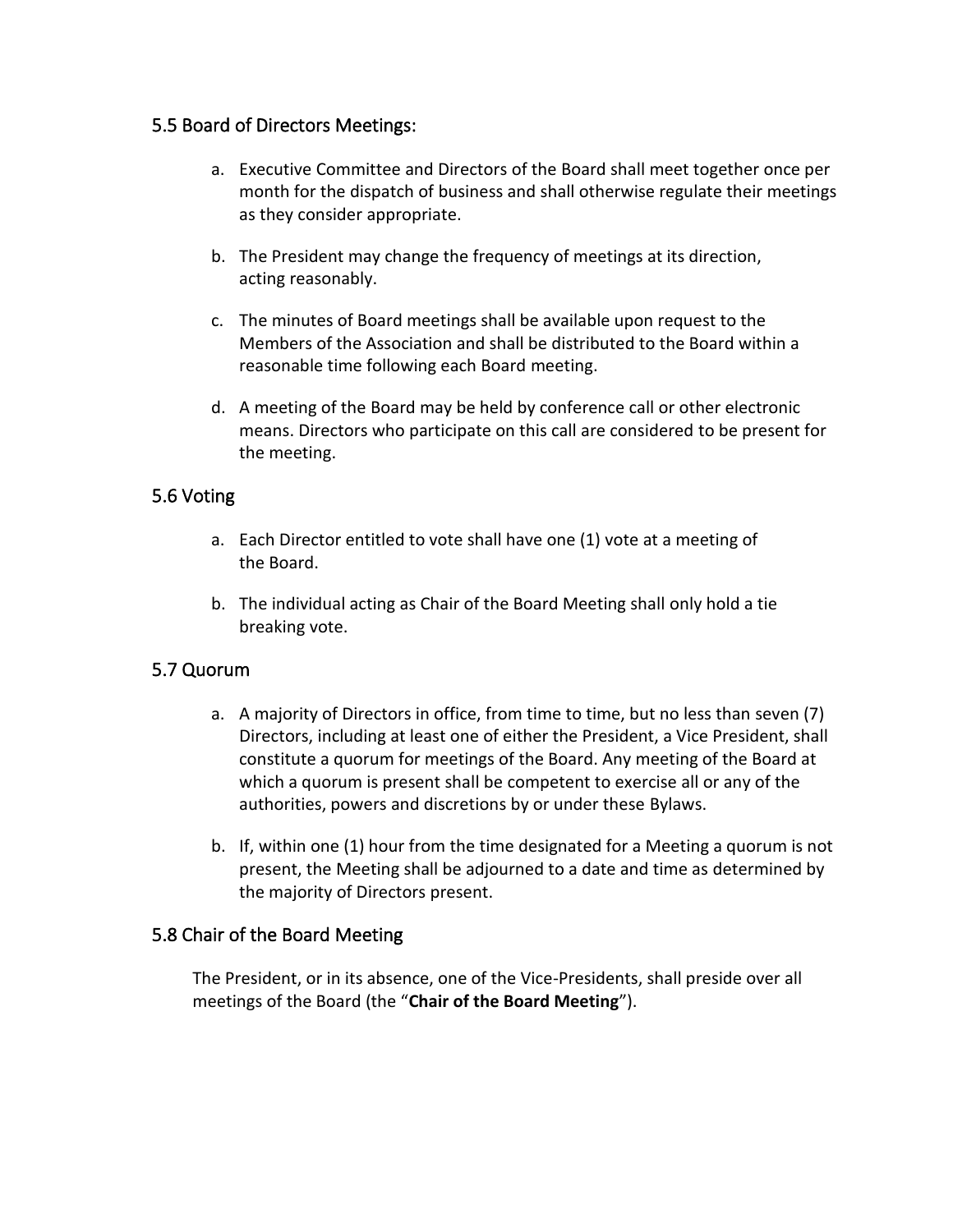#### <span id="page-16-0"></span>5.9 Remuneration

No Member, Coordinator, Director or Officer of the Association shall receive any remuneration for its services.

#### <span id="page-16-1"></span>5.10 Reimbursement for Expenses

Notwithstanding Section 5.9 above, members of the Board shall be reimbursed for all reasonable out-of- pocket expenses resulting from attendance at Hockey Alberta, HC, Board and Committee meetings, as well as other activities related to Board and/or Committee duties.

#### <span id="page-16-2"></span>5.11 Removal, Death and Resignation of Director

- a. The Executive Committee shall have the power to remove any Director before the expiration of its term of office for neglect of duty or misconduct (in its sole and unfettered discretion) by a two-thirds (2/3rd) vote of the Executive Committee.
- b. Any Director that does not attend three (3) scheduled meetings, without notice, may be removed by a two-thirds (2/3rd) vote of the Executive Committee (in its sole and unfettered discretion).
- c. The Executive Committee shall have the power to fill any vacancy created by the removal, death, resignation or removal of a Director.

## <span id="page-16-3"></span>6.0 Officers

- a. The Officers of the Association shall be:
	- i. the President.
	- ii. the Vice President Governance.
	- iii. The Vice President Operations.
	- iv. the Treasurer.
	- v. the Secretary.
- b. shall be elected by majority vote at the Annual General Meeting of the Association.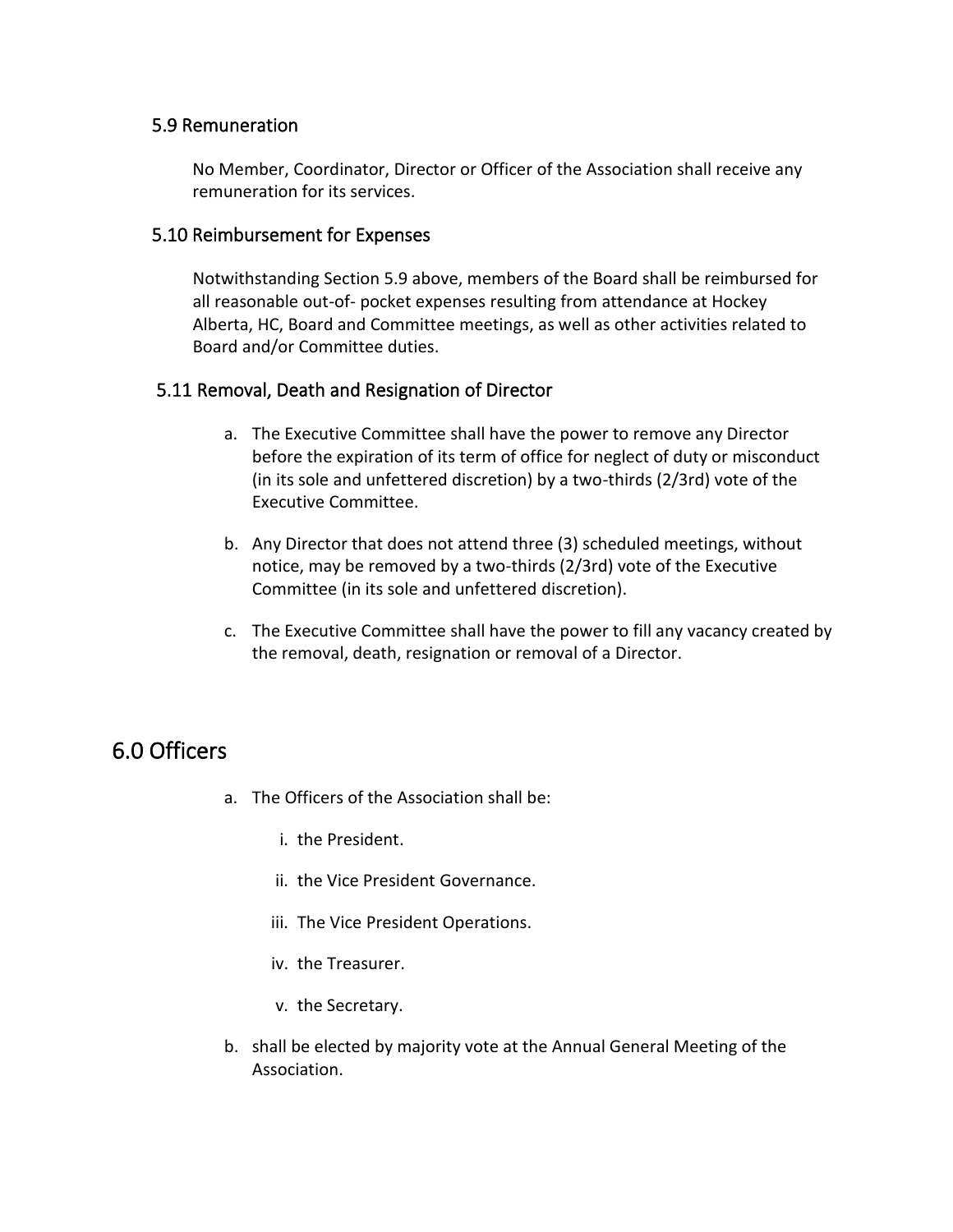#### <span id="page-17-0"></span>6.1 Executive Committee

- a. The Officers of the Association shall comprise the Executive Committee.
- b. Shall manage the property, business and affairs of the Association.
- c. Shall hire and oversee the performance of all staff as described in Section 11.0.
- d. The Executive Committee shall, by majority vote, have:
	- i. the power to adopt or enact any rules, regulations required for the operation or management of the Association.
	- ii. the power to fill any vacancy which may occur in the Executive Committee or the Board, and which vacancy shall be filled until the next Annual or Interim General Meetings; and
	- iii. the power to impose and enforce penalties for violation of the Bylaws and/or the Rules and Regulations of the Association.
- e. Shall supervise the collection of and authorize the expenditure of funds of the Association.
- f. Shall interpret, define and explain all provisions of the Bylaws of the Association as necessary.
- g. Shall adjudicate all disputes between Members that make it to the exec.
- h. Shall designate from time to time the individuals responsible to solicit support from a variety of sectors to support the Association's priorities.
- i. Shall have the power by two-thirds (2/3rd) vote to prevent any spectator from viewing a game or activity or entering a facility to view a game or activity that is being conducted by the Association for conduct the Executive Committee has deemed in its sole and unfettered discretion to be detrimental to the game. Moreover, the Executive Committee shall have the power to suspend any coach, player, team official, or team with whom the spectator is affiliated, when necessary. Such suspension shall be effective immediately or until referred to the Appeal Committee.
- j. The Executive Committee may create new Board positions as it deems necessary from time to time.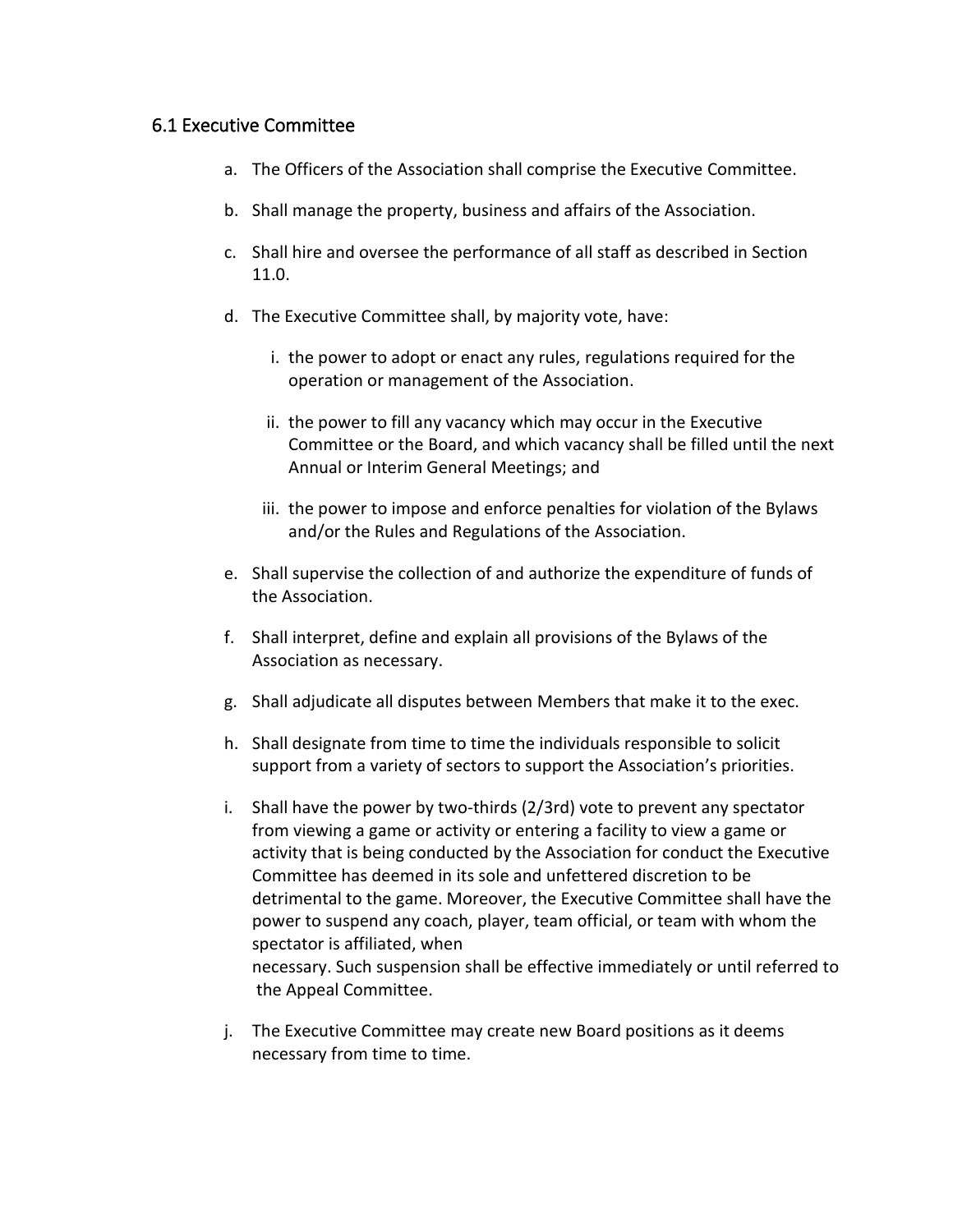#### <span id="page-18-0"></span>6.2 President

- a. The President shall be elected at the Annual General Meeting
- b. Shall preside over all Annual and Interim General Meetings and Special Meetings of the Association, all meetings of the Executive Committee and the Board of Directors
- c. Shall ensure the Executive Committee and Board of Directors governs and acts in the best interest of the Association using the Vision and Mission Statements of the Association as the compass of Direction.
- d. Shall work exclusively with Game & Conduct Director to ensure the integrity of the Conduct of the Association (where a conflict of interest exists, appoint a VP to consult on Conduct issues)
- e. Shall call a meeting of the Executive Committee at the request of three (3) members of the Executive Committee or at the President's discretion
- f. Shall appoint a Vice-President as the acting president in case of absence. If the President is unable to make such an appointment, the Executive Committee shall appoint a Vice-President as to act as president in the Presidents place; and
- g. Shall have all the powers and responsibilities of the President of the Association.

#### <span id="page-18-1"></span>6.3 Vice- President- Governance

- a. The Vice-President Governance shall be elected at the Annual General Meeting.
- b. The Vice- President Governance shall ensure that all the Bylaws, Rules and Regulations of the Association are carried out; and
- c. Work in conjunction with the Executive and Directors to adopt and implement policies as required and directed and ensure that policies are carried out and followed;
- d. Be responsible for facilitating and coordinating any review and/or amendments to the By-laws;
- e. Work in conjunction with MHMHA staff to ensure Societies Act compliance and other institutional compliance as required;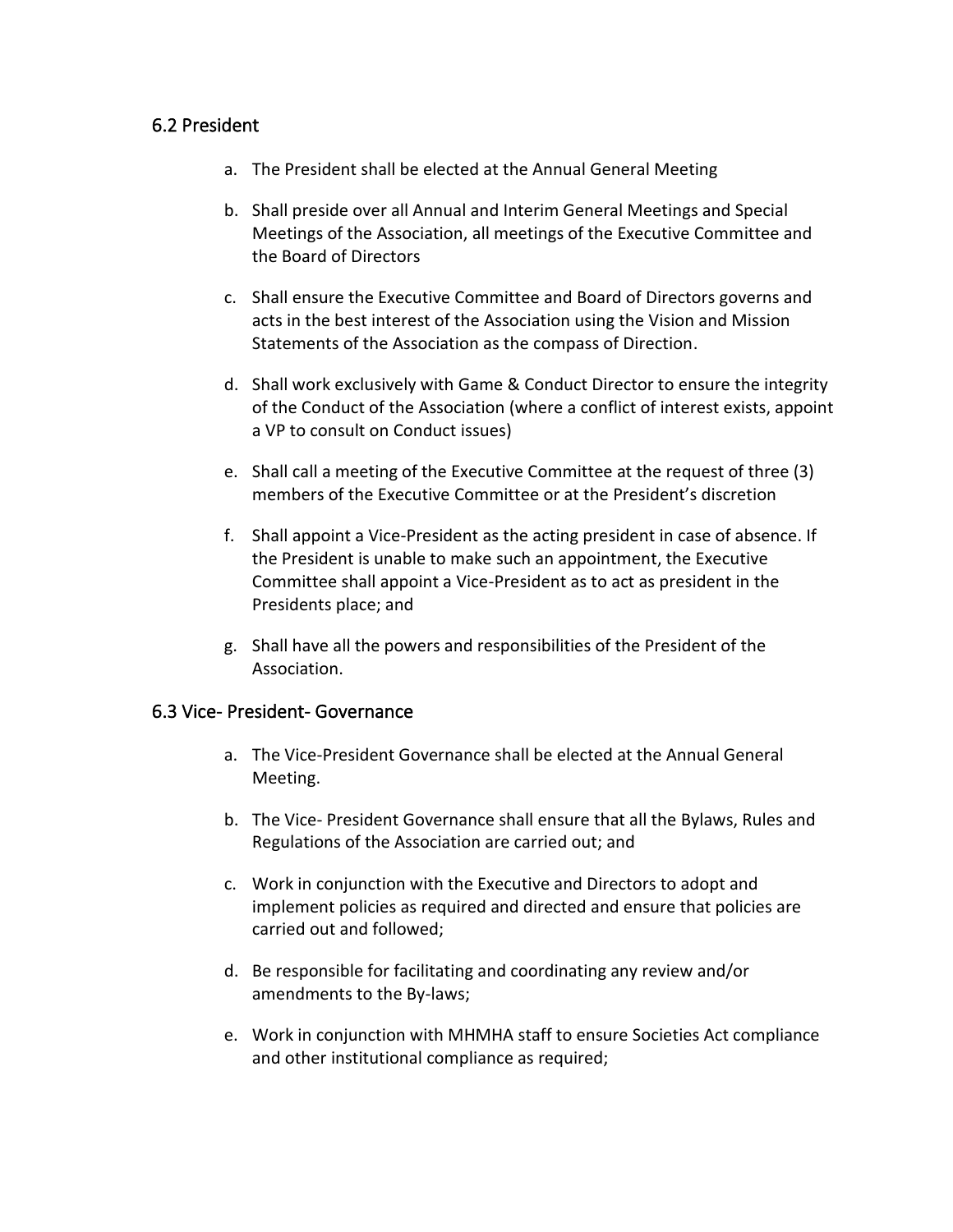f. Shall, in the absence or inability of the President, & when appointed to do so, assume the duties of the President and shall, in that event, have all the powers, authority and restrictions of the Chair.

#### <span id="page-19-0"></span>6.4 Vice-President - Operations

- a. The Vice-President shall be elected at the Annual General Meeting
- b. Shall work in conjunction with the Hockey Operations Manager and General Manager, along with all staff and Executive of MHMHA to ensure the efficient operation of MHMHA.
- c. Shall, in the absence or inability of the President, & when appointed to do so, assume the duties of the President and shall, in that event, have all the powers, authority and restrictions of the Chair.

#### <span id="page-19-1"></span>6.5 Treasurer

- a. The Treasurer shall be elected at the Annual General Meeting
- b. Shall establish and Present a yearly Budget to the Board of Directors for approval
- c. Shall provide monthly reporting to Board of Directors.
- d. Shall monitor all accounts and Direct the Financial Administrator as needed
- e. Shall ensure all required audits are performed annually, report to Members at AGM, ensure Year End Budget is documented for membership viewing.
- f. Shall assist the Vice President Operations and Secretary in the overseeing of Administration Office Staff
- g. In the absence of the Treasurer, the Executive committee will determine who shall assume the responsibilities of the Treasurer.

#### <span id="page-19-2"></span>6.6 Secretary

- a. The Secretary shall be elected at the Annual General Meeting
- b. Shall record the minutes of all resolutions and proceedings at all Meetings, including but not limited to the Annual and Interim General Meetings, Special Meetings, Board meetings, Executive Committee meetings
- c. Shall make available copies of the minutes of Board Meetings to the Board of Directors and membership in a timely manner.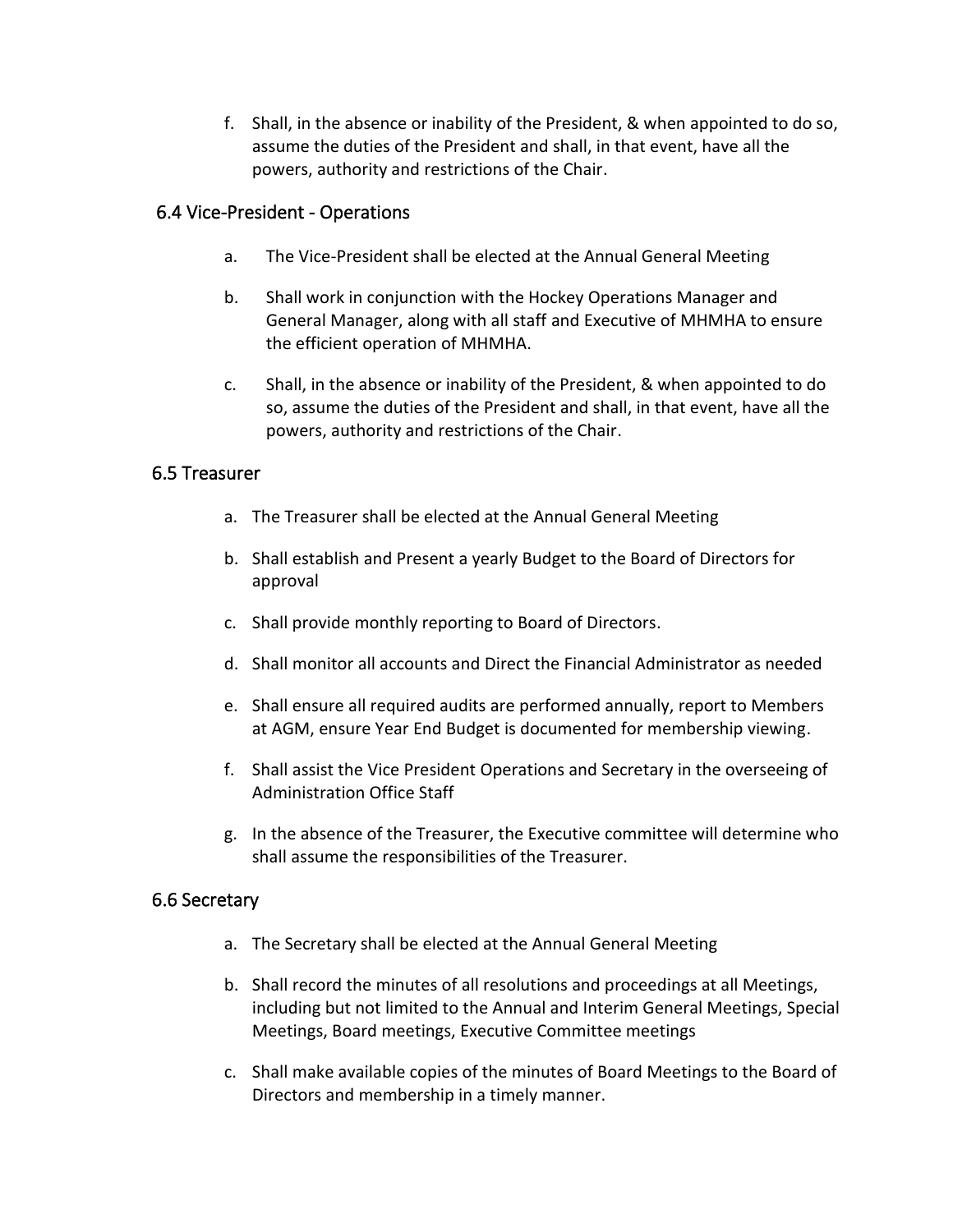- d. Shall work in conjunction with the Vice-President Governance ensure Associations Rules and Regulations are up to date.
- e. Shall assist the Vice President-Operations and Treasurer in the overseeing of Administration Office Staff
- f. Shall be keeper & modifier of all employee agreements.
- g. In the absence of the Secretary, the Executive Committee will determine who shall assume the responsibilities of the Secretary.

#### <span id="page-20-0"></span>6.7 Term of Office

- a. The terms for the Officers of the Executive Committee shall carry a three (3) year terms.
- b. Members of the Executive Committee shall:
	- i. remain in office until their successor is elected or appointed unless earlier terminated pursuant to these Bylaws.
	- ii. At each Annual General Meeting of the Association, all the members of the Executive Committee whose terms have expired shall retire from office and the Association shall elect members of the Executive Committee accordingly.
	- iii. Elections for the Executive Committee shall be on a rotating basis so that the terms of office of the President and Vice Presidents terminate in consecutive years and so that the terms of office for the Treasurer and Secretary terminate in consecutive years.

## <span id="page-20-1"></span>7.0 Directors

The Directors of the Association shall be:

- i. Director of Game and Conduct
- ii. Director of Intro to Hockey
- iii. Director of Travel Hockey
- iv. Director of City Hockey (U11 and above)
- v. Director of Female Hockey Rep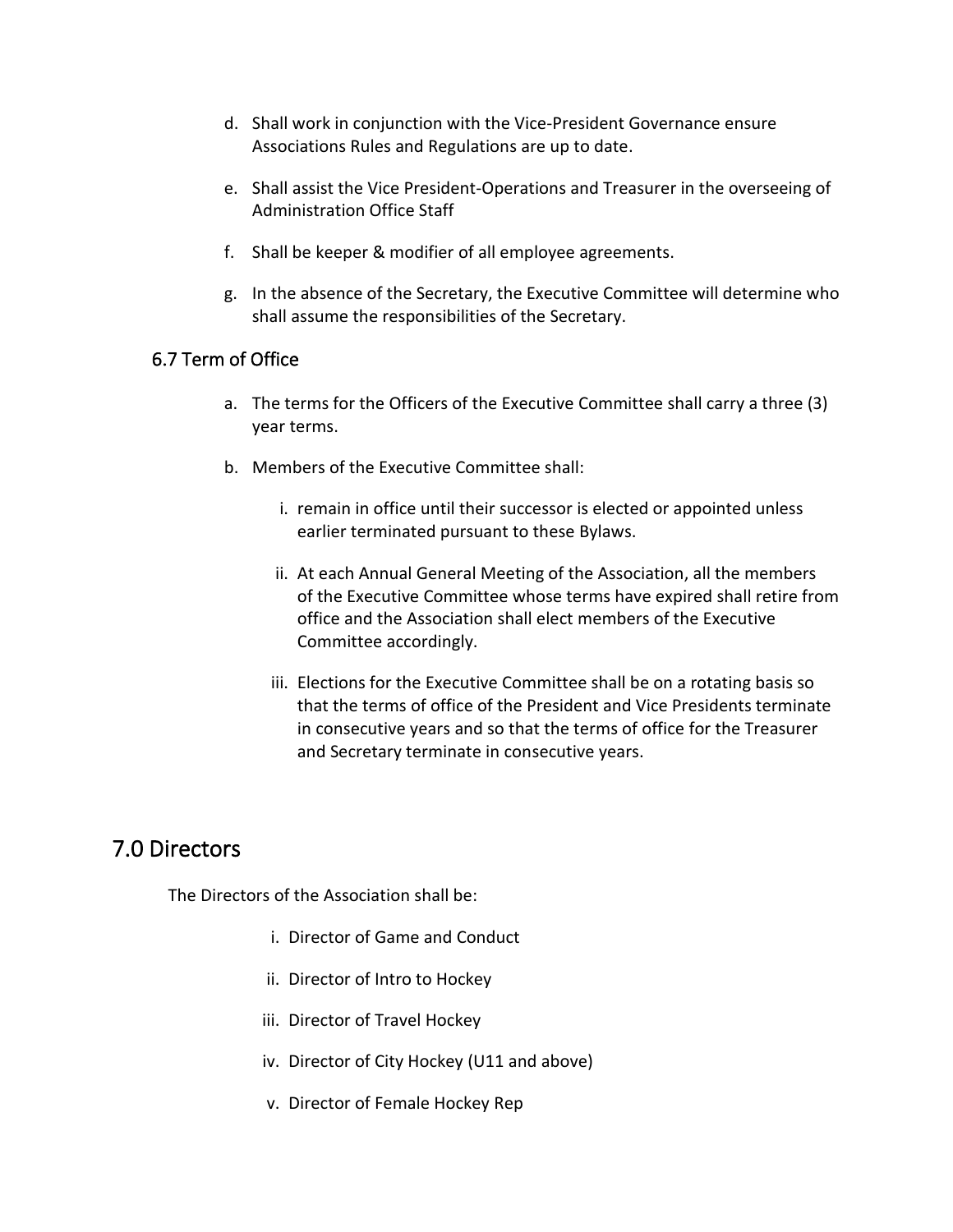- vi. Director of Female Hockey City
- vii. Director of Health and Safety

#### <span id="page-21-0"></span>7.1 Director of Game and Conduct

- a. Shall be elected by a majority vote of Members at the Annual General Meeting of the Association and shall serve a term of two (2) years.
- b. Shall be responsible for implementing the Game & Conduct Plan
- c. Shall handle all communications between the Referee in Chief of the Referee Association, HOM & Operation Coordinators for all Hockey Alberta Gaming issues
- d. Shall handle all communications and report directly to the President of the Association for all Conduct issues (where a conflict of interest is present; report to appointed Vice President)
- e. The Game & Conduct Director shall make the Game and Conduct Plan available to all Members.

#### <span id="page-21-1"></span>7.2 Director of Intro to Hockey

- a. Shall be elected by a majority vote of Members at the Annual General Meeting of the Association and shall serve a term of one (2) year.
- b. Shall govern over the U7/U9 divisions of the association.
- c. Shall report directly to the Executive Committee of the association.
- d. Shall have the power to appoint Operation Coordinators to assist in the operations and organization of U7/U9 hockey teams.

#### <span id="page-21-2"></span>7.3 Director of Travel Hockey

- a. Shall be elected by a majority vote of Members at the Annual General Meeting of the Association and shall serve a term of one (2) year.
- b. Shall govern over all U11/U13/U15/U18 tiered teams that are to be the representing (rep) teams for the provincial leagues the association is involved in. This is not including any AAA or AA Host Teams.
- c. Shall report directly to the Executive Committee of the Association.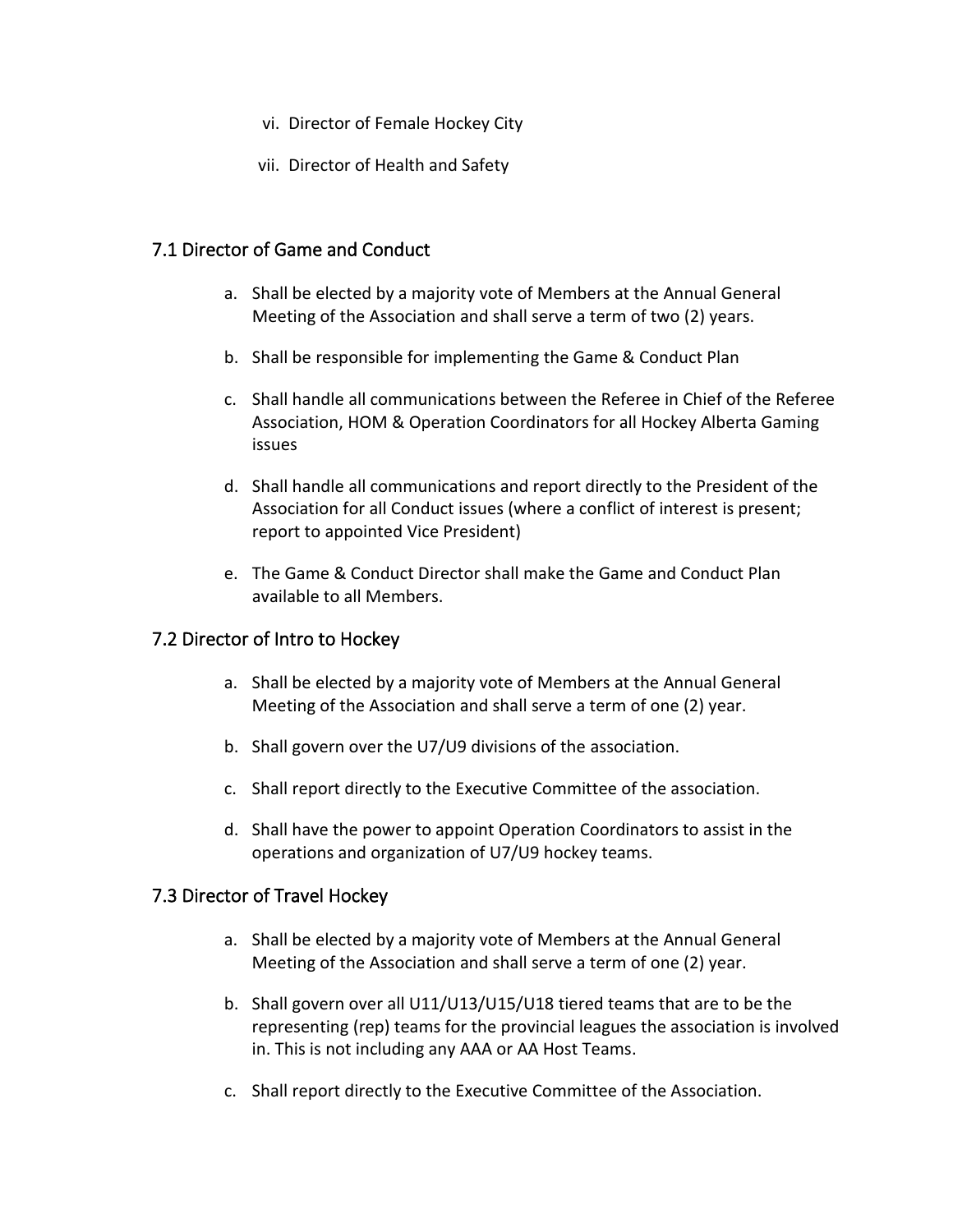d. Shall have the power to appoint Operation Coordinators to assist in the operations and organization of rep hockey teams.

#### <span id="page-22-0"></span>7.4 Director of City Hockey

- a. Shall be elected by a majority vote of Members at the Annual General Meeting of the Association and shall serve a term of one (2) year.
- b. Shall govern over all U11/U13/U15/U18 city leagues.
- c. Shall report directly to the Executive Committee of the Association.
- e. Shall have the power to appoint Operation Coordinators to assist in the operations and organization of City Leagues and Teams.

#### <span id="page-22-1"></span>7.5 Director of Female City Hockey

- a. Shall be elected by a majority vote of Members at the Annual General Meeting of the Association and shall serve a term of one (2) year.
- b. Shall govern over all of Female City hockey.
- c. Shall report directly to the Executive Committee of the Association.
- d. Shall have the power to appoint Operation Coordinators to assist in the operations and organization of female hockey teams.

#### 7.6 Director of Female Rep Hockey

- a. Shall be elected by a majority vote of Members at the Annual General Meeting of the Association and shall serve a term of one (2) year.
- b. Shall govern over all of Female Rep hockey.
- c. Shall report directly to the Executive Committee of the Association.
- d. Shall have the power to appoint Operation Coordinators to assist in the operations and organization of female hockey teams.

#### <span id="page-22-2"></span>7.7 Director of Health and Safety

Shall be elected by a majority vote of Members at the Annual General Meeting of the Association and shall serve a term of two (2) years, who shall be responsible for the implementation, tracking and maintenance of any and all health and safety related programs for the Association.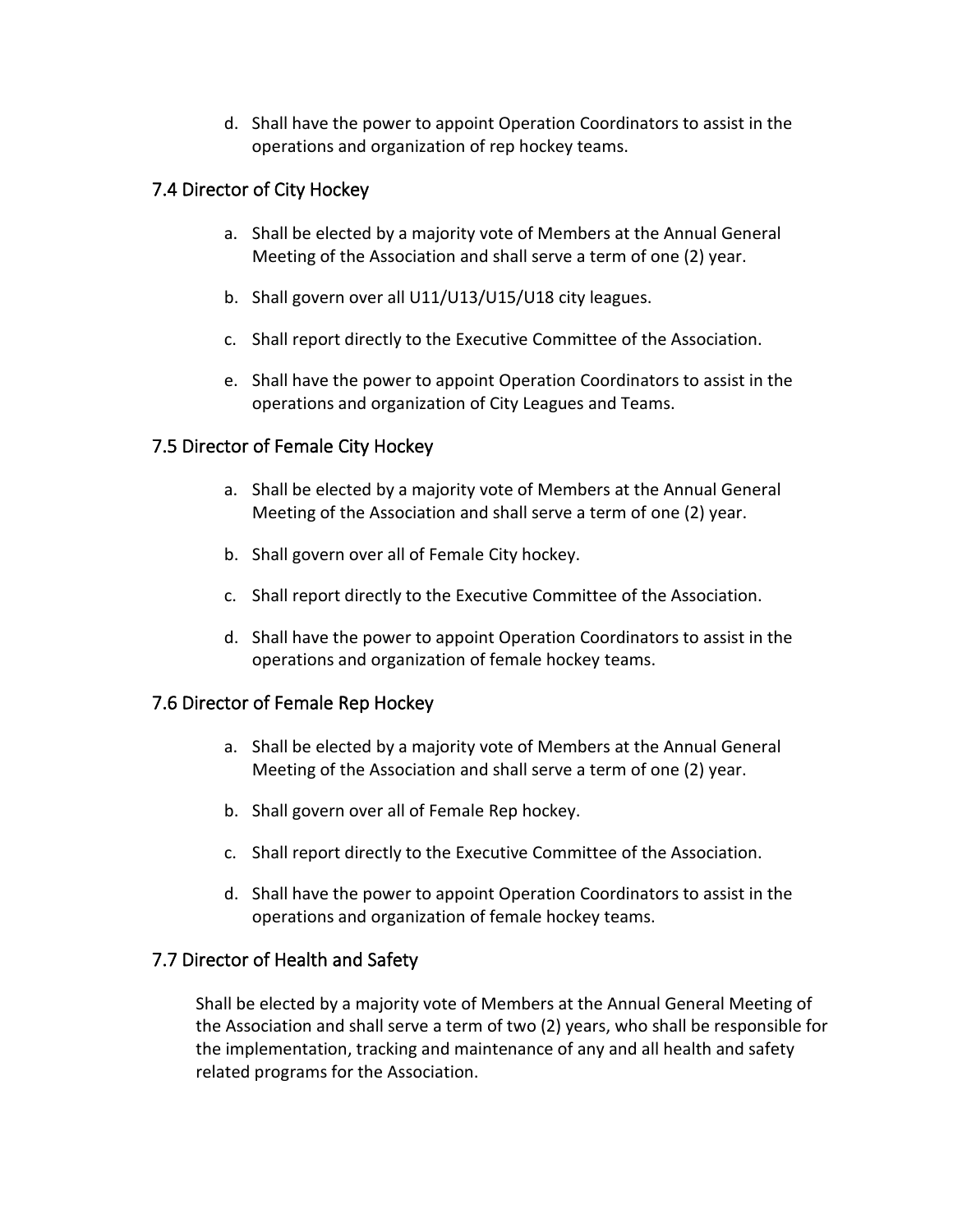## <span id="page-23-0"></span>8.0 Operation Coordinators

- a. Operation Coordinators shall be appointed on a year-by-year basis by the Board of Directors.
- b. Shall include but not limited to:
	- i. U7 Coordinator
	- ii. U9 Coordinator
	- iii. U11 City Coordinator
	- iv. U13 City Coordinator
	- v. U15 City Coordinator
	- vi. U18 City Coordinator
	- vii. U11/U13 Rep Coordinator
	- viii. U15/U18 Rep Coordinator
	- ix. Female City Coordinator
	- x. Female Rep Coordinator
	- xi. Goaltender Development Coordinator
	- xii. Dryland Coordinator
- c. Shall be considered the lead organizer to the area appointed.
- d. Shall not be considered Directors of the Board.
- e. Shall report directly to the HOM.

## <span id="page-23-1"></span>9.0 South East Athletic Club (SEAC)

The South East Athletics Club (SEAC) will be the operational organization for all of MHMHA AAA & AA Teams. The agreement between MHMHA and SEAC will be disclosed in a Memorandum of Understanding (MOU).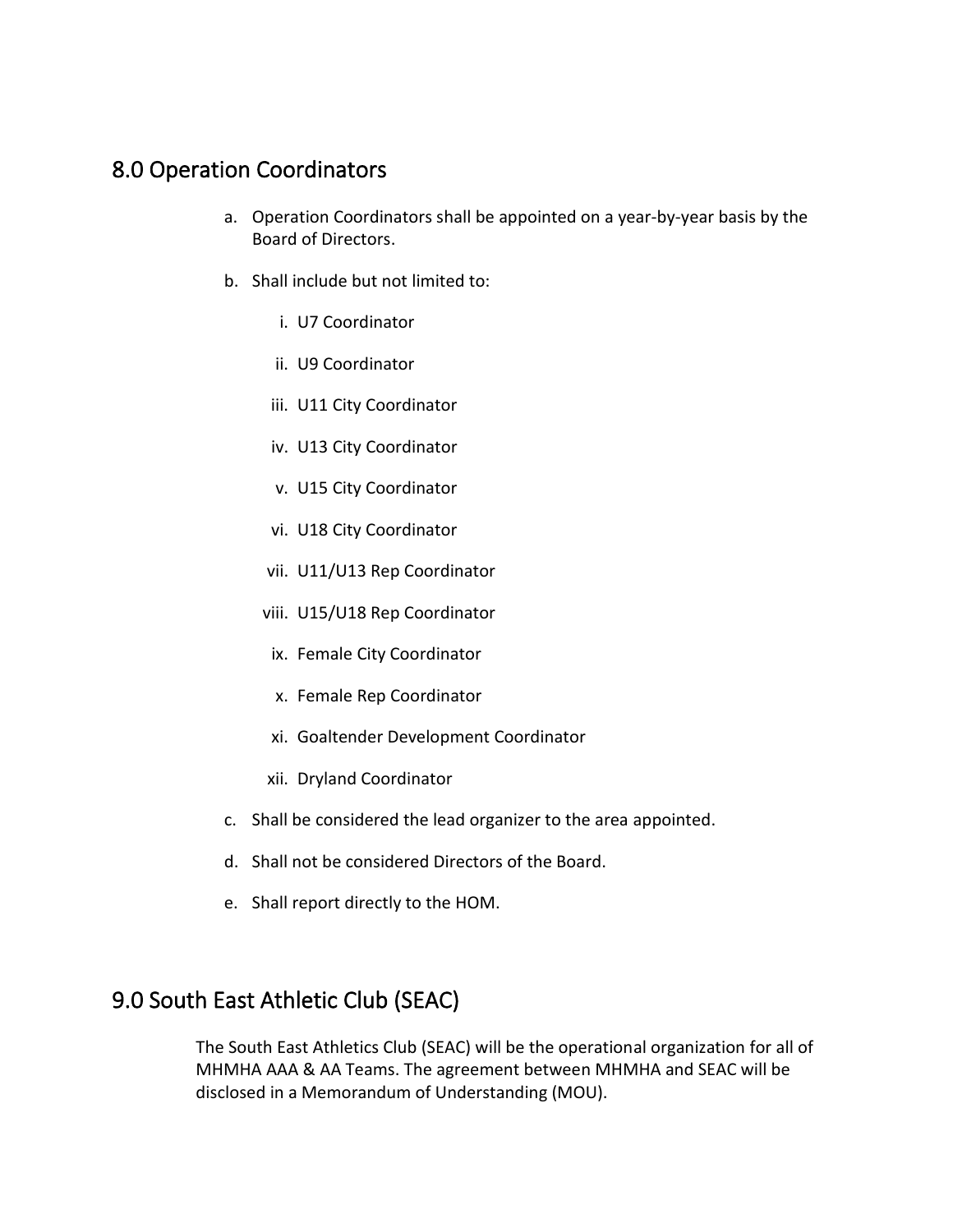## <span id="page-24-0"></span>10.0 Committees

The Board may create such committees with such mandate, authority and direction as it determines to be necessary or useful in the discharge of its duties and obligations.

## <span id="page-24-1"></span>11.0 Staff

- a. The Executive Committee will have the ability and sole discretion to hire compensated staff of the Association, from time to time, to assist in the daily operations of the Association, in accordance with its specific and/or particular needs from time to time. These positions will include and are not limited to:
	- i. General Manager
	- ii. Hockey Operations Manager (HOM)
	- iii. Registrar & Financial Administrator
	- iv. Ice Scheduler
	- v. Office Assistant
- b. An Employee Agreement shall be in place and signed for all staff members hired by the Association.

## <span id="page-24-2"></span>12.0 Financial Matters

#### <span id="page-24-3"></span>12.1 Borrowing and Investment

- a. The Executive Committee is hereby authorized, from time to time to borrow money upon the credit of the Association, from any bank, association, firm or person, upon such terms, covenants and conditions at such times, in such sums:
	- i. for the purpose of meeting the operating expenses of the Association, when in the opinion of the Executive Committee other resources of the Association are insufficient or cannot be made readily available for such purposes; or
	- ii. for any other purpose of the Association on the recommendation of the Board and with the approval of at least seventy-five (75%) percent of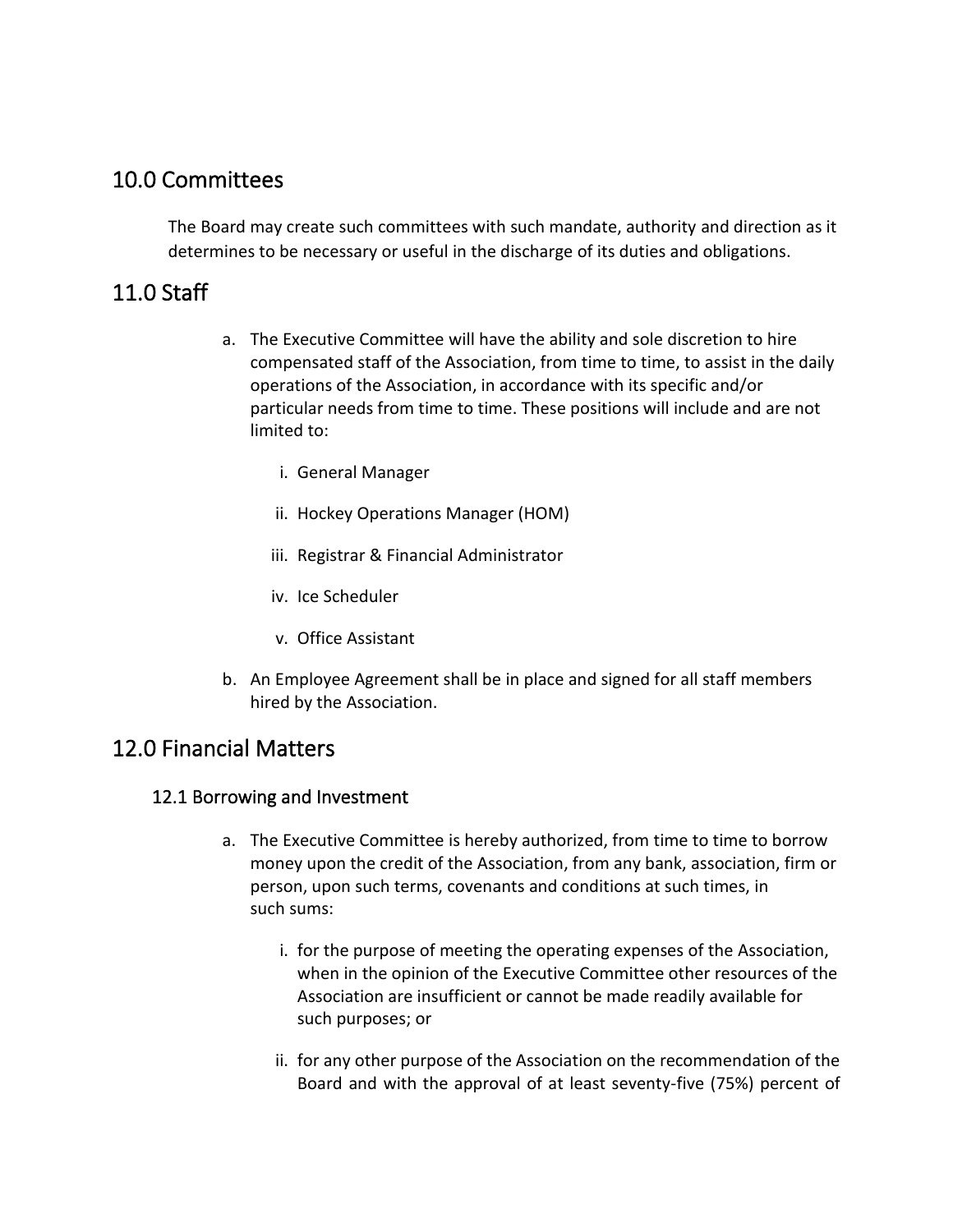those Members who, if entitled to do so, vote in person at an Annual or Interim General Meeting or Special Meeting.

b. The Executive Committee shall take such steps as it may deem requisite to enable the Association to acquire, accept, solicit, or receive legacies, gifts, grants, settlements, bequests, endowments and donations of any kind whatsoever for the purpose of furthering the objects of the Association.

#### <span id="page-25-0"></span>12.2 Financial Year

a. Unless otherwise ordered by the Board, the fiscal year end of the Association shall be May 31st.

#### <span id="page-25-1"></span>12.3 Audit

- a. The books, financial records and accounts of the Association will be audited at least once per year by a duly qualified Chartered Professional Accountant, who shall be tasked with the preparation of a complete and proper statement of the standings of the books for the previous year.
- b. The audited financial records for the prior fiscal year will be presented by the Treasurer, or in its absence a Vice-President or Secretary, at the Interim General Meeting of the Association.

#### <span id="page-25-2"></span>12.4 Books and Records

a. The Association's books and records may be inspected by any Member or Associate Member of the Association at the Annual General Meeting or at any time upon giving reasonable notice and arranging a time satisfactory to the Officer or Officers of the Association having charge of the same. Each member of the Board shall have access to such books and records upon reasonable notice as aforesaid.

#### <span id="page-25-3"></span>12.5 Execution of Documents

a. Contracts, documents or any instruments in writing requiring the signature of the Association, shall be signed by any two (2) Officers and all contracts, documents and instruments in writing so signed, shall be binding, upon the Association without any further authorization or formality.

#### <span id="page-25-4"></span>12.6 Seal

a. The Board may adopt a seal, which shall be the common seal of the Association.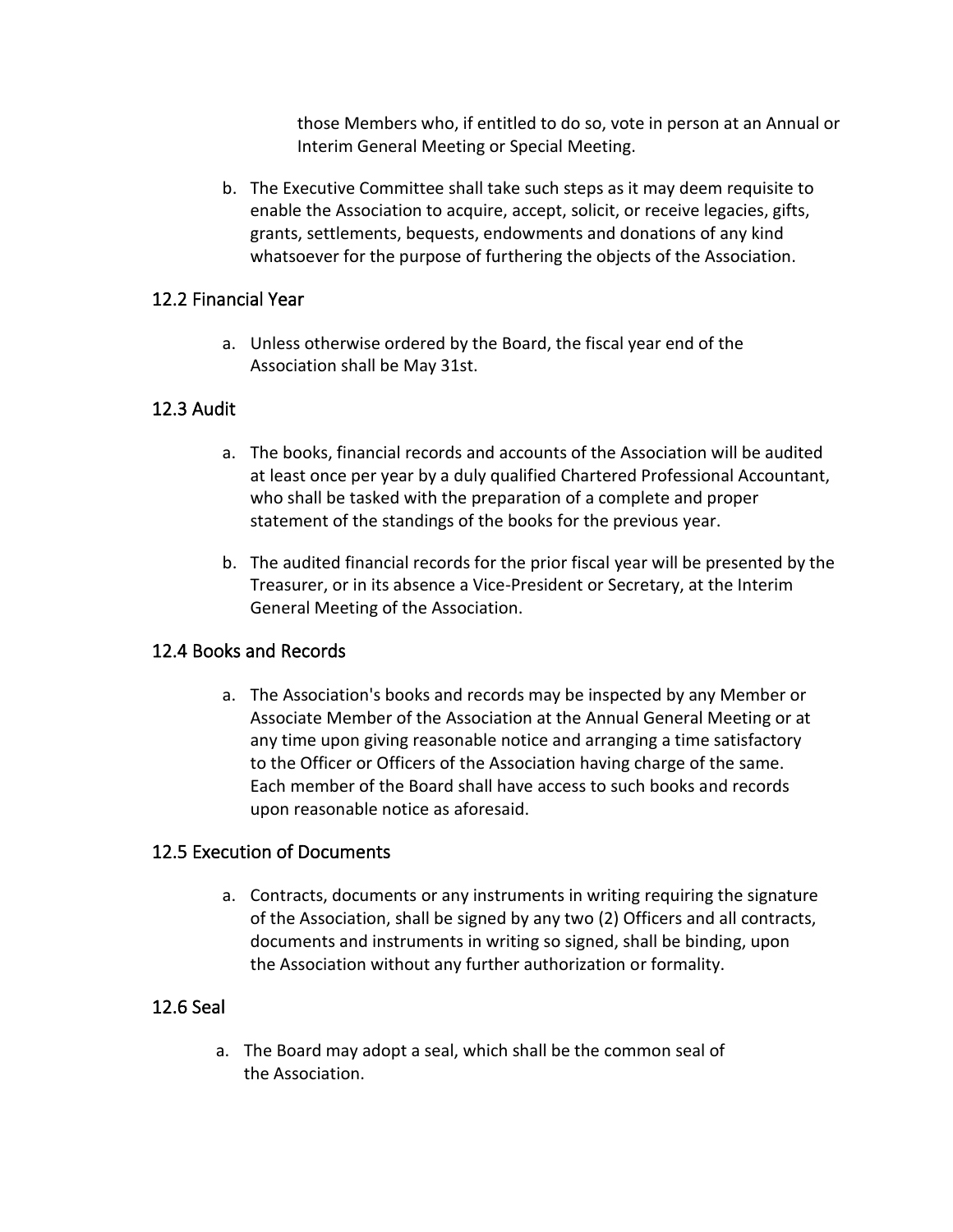b. The common seal of the Association shall be under the control of the Board, who shall determine the responsibility for its custody and use from time to time.

## <span id="page-26-0"></span>13.0 Dispute Resolution

#### <span id="page-26-1"></span>13.1 Hockey Alberta Bylaws and Rules Prevail

- a. If any of the Bylaws or Rules herein conflict with Hockey Alberta Bylaws or Rules, Hockey Alberta's Bylaws and Rules shall prevail.
- b. A copy of the Hockey Alberta Bylaws can be obtained on the Hockey Alberta website [\(www.hockeyalberta.ca\)](http://www.hockeyalberta.ca/).

## <span id="page-26-2"></span>14.0 Indemnification of Officers and Directors

The Association shall indemnify every member of the Board and their heirs, executors and administrators against all loss, costs and expense, including counsel fees, reasonably incurred by the individual in connection with any action, suit or proceeding to which the individual may be made a party by reason of his or her being or having been a member of the Board, except as to matters as to which he or she shall be finally adjudged in such action, suit or proceeding to be liable for fines or penalties imposed in a criminal suit or action or for unjustified profit or advantage or for any illegal act done or attempted in bad faith or dishonesty.

## <span id="page-26-3"></span>15.0 General Matters

#### <span id="page-26-4"></span>15.1 Amendment of Bylaws

The Bylaws of the Association may be rescinded, altered, or amended by Special Resolution of the Members as more particularly described in the Act.

#### <span id="page-26-5"></span>15.2. Effective Date

The Bylaw shall come into force on the date on which this Bylaw is enacted and registered.